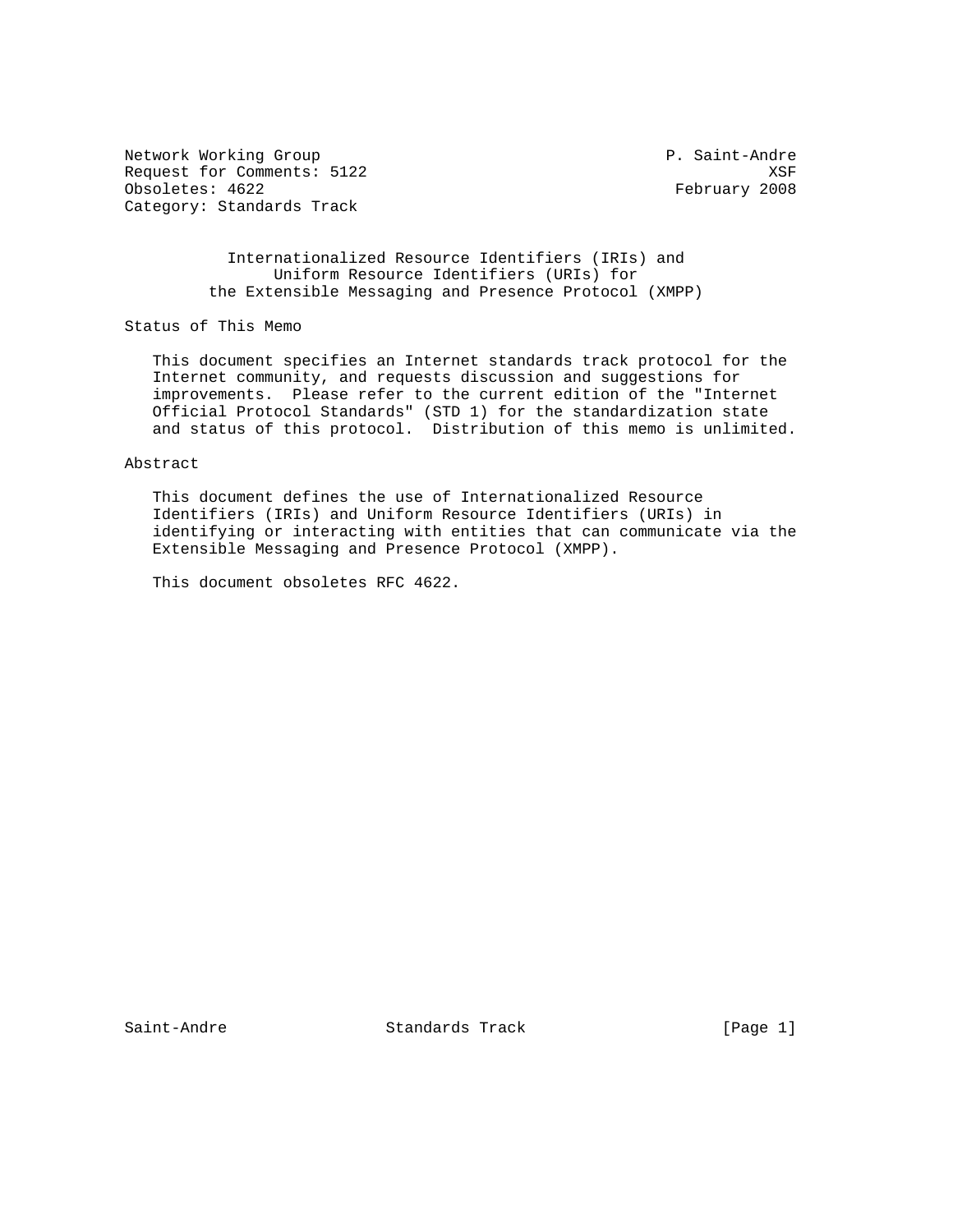| Table of Contents |  |
|-------------------|--|
|-------------------|--|

| $1$ .                                                                                                                    |  | 3               |
|--------------------------------------------------------------------------------------------------------------------------|--|-----------------|
| 1.1.                                                                                                                     |  | $\overline{3}$  |
|                                                                                                                          |  | $\overline{4}$  |
| 2.1.                                                                                                                     |  | $\overline{4}$  |
| 2.2.<br>Form $\ldots$ $\ldots$ $\ldots$ $\ldots$ $\ldots$ $\ldots$ $\ldots$ $\ldots$ $\ldots$ $\ldots$ $\ldots$ $\ldots$ |  | 5               |
| 2.3.                                                                                                                     |  | $6\overline{6}$ |
| 2.4.                                                                                                                     |  | 7               |
| 2.5.                                                                                                                     |  | 8               |
| Fragment Identifier Component<br>2.6.                                                                                    |  | $\mathsf{Q}$    |
| Generation of XMPP IRIs/URIs 10<br>2.7.                                                                                  |  |                 |
| Processing of XMPP IRIs/URIs 13<br>2.8.                                                                                  |  |                 |
| 2.9.<br>Internationalization 16                                                                                          |  |                 |
| IANA Registration of xmpp URI Scheme 16<br>3 <sub>1</sub>                                                                |  |                 |
| 3.1.                                                                                                                     |  |                 |
| 3.2.                                                                                                                     |  |                 |
| 3.3.<br>URI Scheme Syntax 17                                                                                             |  |                 |
| 3.4.<br>URI Scheme Semantics 17                                                                                          |  |                 |
| 3.5.<br>Encoding Considerations 17                                                                                       |  |                 |
| Applications/Protocols That Use This URI Scheme Name 18<br>3.6.                                                          |  |                 |
| Interoperability Considerations 18<br>3.7.                                                                               |  |                 |
| Security Considerations 18<br>3.8.                                                                                       |  |                 |
| 3.9.                                                                                                                     |  |                 |
| 3.10. Author/Change Controller 18                                                                                        |  |                 |
|                                                                                                                          |  |                 |
| 4 <sub>1</sub>                                                                                                           |  |                 |
| 5 <sub>1</sub><br>Security Considerations 19                                                                             |  |                 |
| Reliability and Consistency 19<br>5.1.                                                                                   |  |                 |
| Malicious Construction 20<br>5.2.                                                                                        |  |                 |
| Back-End Transcoding 20<br>5.3.                                                                                          |  |                 |
| Sensitive Information 20<br>5.4.                                                                                         |  |                 |
| 5.5.                                                                                                                     |  |                 |
| 5.6.                                                                                                                     |  |                 |
| რ.                                                                                                                       |  |                 |
| 7.                                                                                                                       |  |                 |
| Normative References 21<br>7.1.                                                                                          |  |                 |
| Informative References 22<br>7.2.                                                                                        |  |                 |
| Differences from RFC 4622 25<br>Appendix A.                                                                              |  |                 |
| Copying Conditions 25<br>Appendix B.                                                                                     |  |                 |

Saint-Andre Standards Track [Page 2]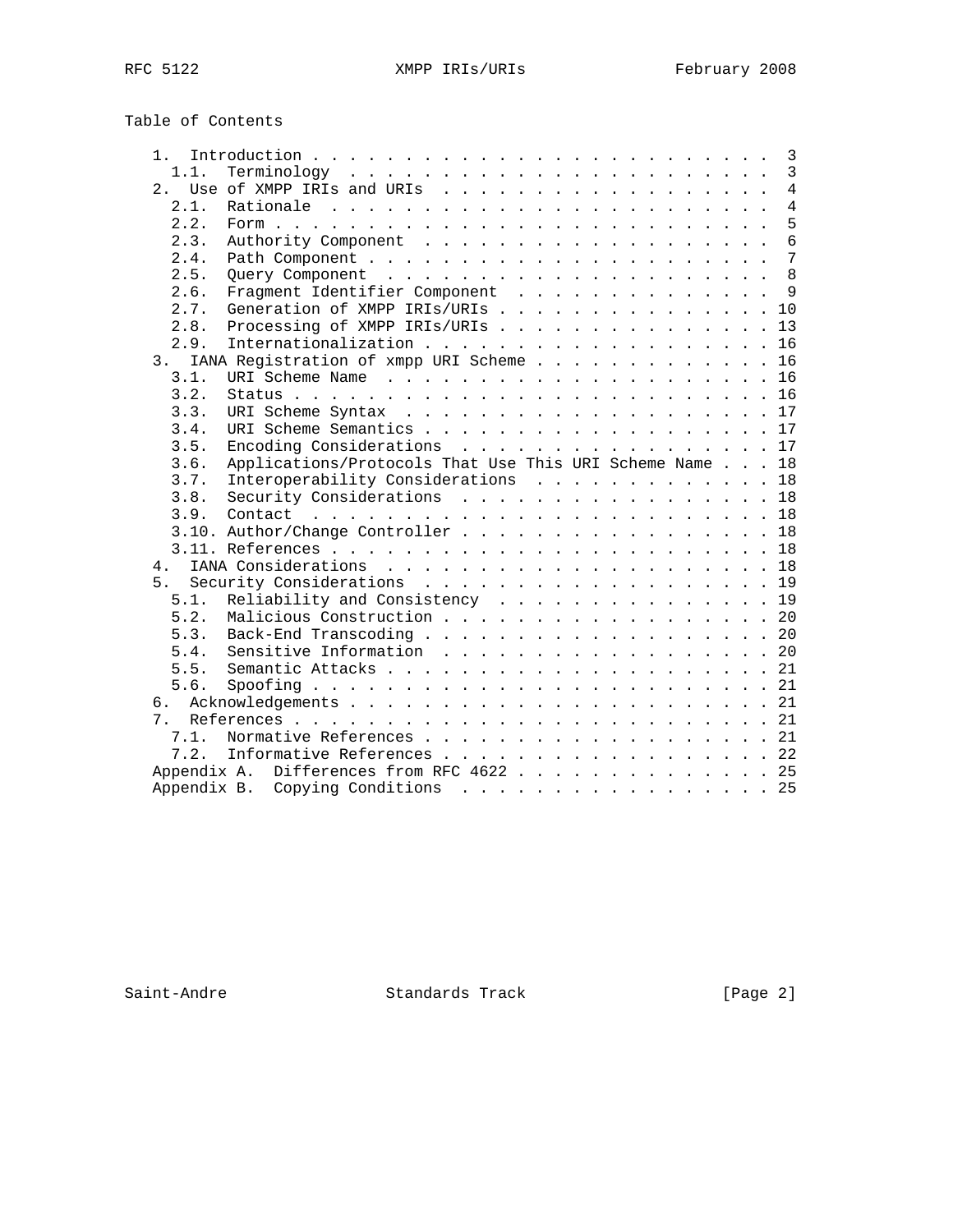## 1. Introduction

 The Extensible Messaging and Presence Protocol (XMPP) is a streaming XML technology that enables any two entities on a network to exchange well-defined but extensible XML elements (called "XML stanzas") at a rate close to real time.

 As specified in [XMPP-CORE], entity addresses as used in communications over an XMPP network must not be prepended with a Uniform Resource Identifier (URI) scheme (as specified in [URI]). However, applications external to an XMPP network may need to identify XMPP entities either as URIs or, in a more modern fashion, as Internationalized Resource Identifiers (IRIs; see [IRI]). Examples of such external applications include databases that need to store XMPP addresses and non-native user agents such as web browsers and calendaring applications that provide interfaces to XMPP services.

 The format for an XMPP address is defined in [XMPP-CORE]. Such an address may contain nearly any Unicode character [UNICODE] and must adhere to various profiles of stringprep [STRINGPREP]. The result is that an XMPP address is fully internationalizable and is very close to being an IRI without a scheme. However, given that there is no freestanding registry of IRI schemes, it is necessary to define XMPP identifiers primarily as URIs rather than as IRIs, and to register an XMPP URI scheme instead of an IRI scheme. Therefore, this document does the following:

- o Specifies how to identify XMPP entities as IRIs or URIs.
- o Specifies how to interact with XMPP entities as IRIs or URIs.
- o Formally defines the syntax for XMPP IRIs and URIs.
- o Specifies how to transform XMPP IRIs into URIs and vice versa.
- o Registers the xmpp URI scheme.

## 1.1. Terminology

 This document inherits terminology from [IRI], [URI], and [XMPP-CORE].

 The key words "MUST", "MUST NOT", "REQUIRED", "SHALL", "SHALL NOT", "SHOULD", "SHOULD NOT", "RECOMMENDED", "MAY", and "OPTIONAL" in this document are to be interpreted as described in RFC 2119 [TERMS].

Saint-Andre Standards Track [Page 3]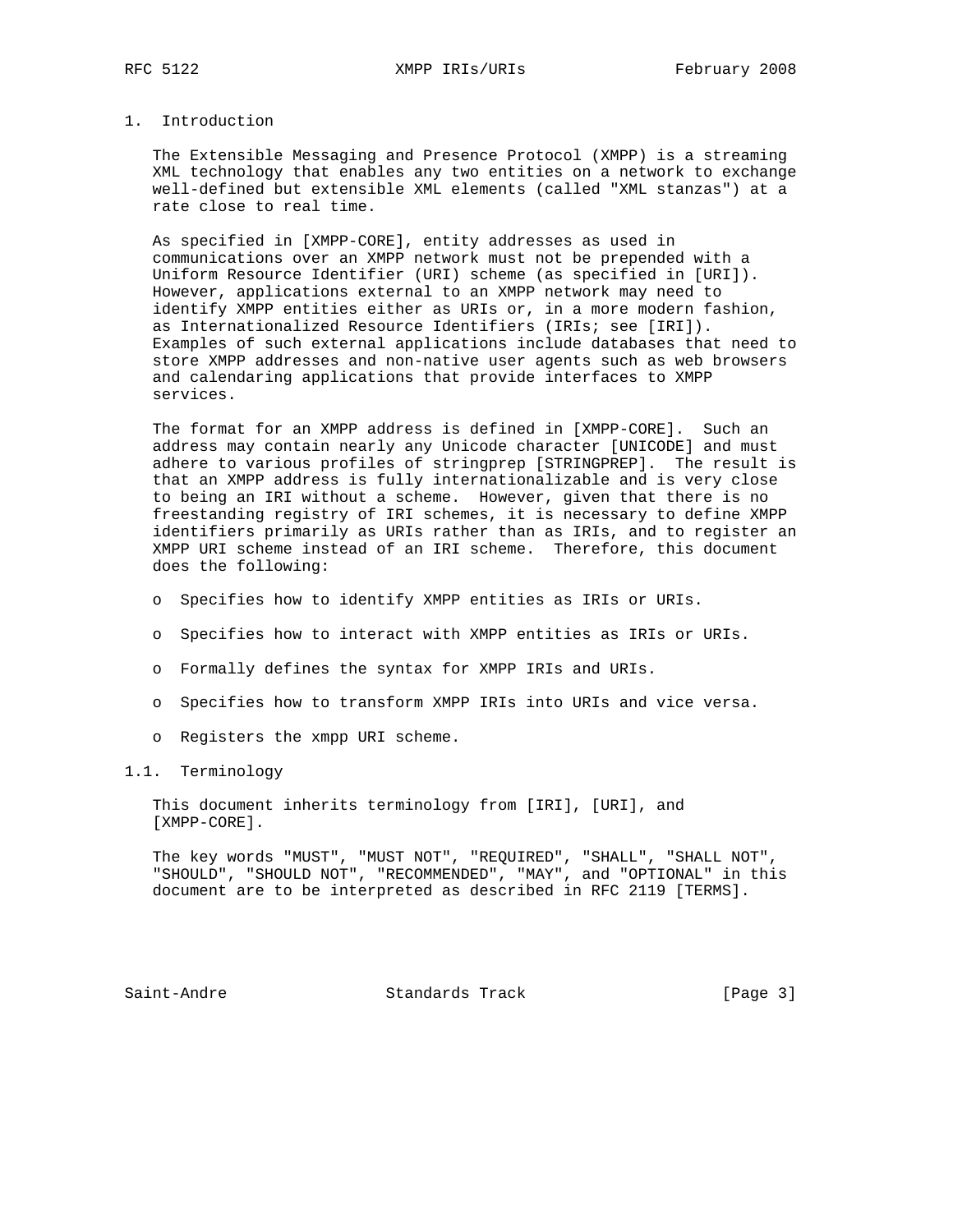# 2. Use of XMPP IRIs and URIs

# 2.1. Rationale

 As described in [XMPP-IM], instant messaging and presence applications of XMPP must handle im: and pres: URIs (as specified by [CPIM] and [CPP]). However, there are many other applications of XMPP (including network management, workflow systems, generic publish-subscribe, remote procedure calls, content syndication, gaming, and middleware), and these applications do not implement instant messaging and presence semantics. Furthermore, a generic XMPP entity does not implement the semantics of any existing URI scheme, such as the http:, ftp:, or mailto: scheme. Therefore, it is appropriate to define a new URI scheme that makes it possible to identify or interact with any XMPP entity (not just instant messaging and presence entities) as an IRI or URI.

 XMPP IRIs and URIs are defined for use by non-native interfaces and applications. In order to ensure interoperability on XMPP networks, when data is routed to an XMPP entity (e.g., when an XMPP address is contained in the 'to' or 'from' attribute of an XML stanza) or an XMPP entity is otherwise identified in standard XMPP protocol elements, the entity MUST be addressed as <[node@]domain[/resource]> (i.e., without a prepended scheme), where the "node identifier", "domain identifier", and "resource identifier" portions of an XMPP address conform to the definitions provided in Section 3 of [XMPP-CORE].

 Note: For historical reasons, the term "resource identifier" is used in XMPP to refer to the optional portion of an XMPP address that follows the domain identifier and the "/" separator character (for details, refer to Section 3.4 of [XMPP-CORE]); this use of the term "resource identifier" is not to be confused with the meanings of "resource" and "identifier" provided in Section 1.1 of [URI].

 XMPP IRIs and URIs are defined primarily for the purpose of identification rather than of interaction (regarding this distinction, see Section 1.2.2 of [URI]). The "Internet resource" identified by an XMPP IRI or URI is an entity that can communicate via XMPP over a network. An XMPP IRI or URI can contain additional information above and beyond the identified resource; in particular, as described under Section 2.5 a query component can be included to specify suggested semantics for an interaction with the identified resource. It is envisioned that when an XMPP application resolves an XMPP IRI or URI containing suggested interaction semantics, the application will generate an XMPP stanza and send it to the identified resource, where the generated stanza may include user or

Saint-Andre Standards Track [Page 4]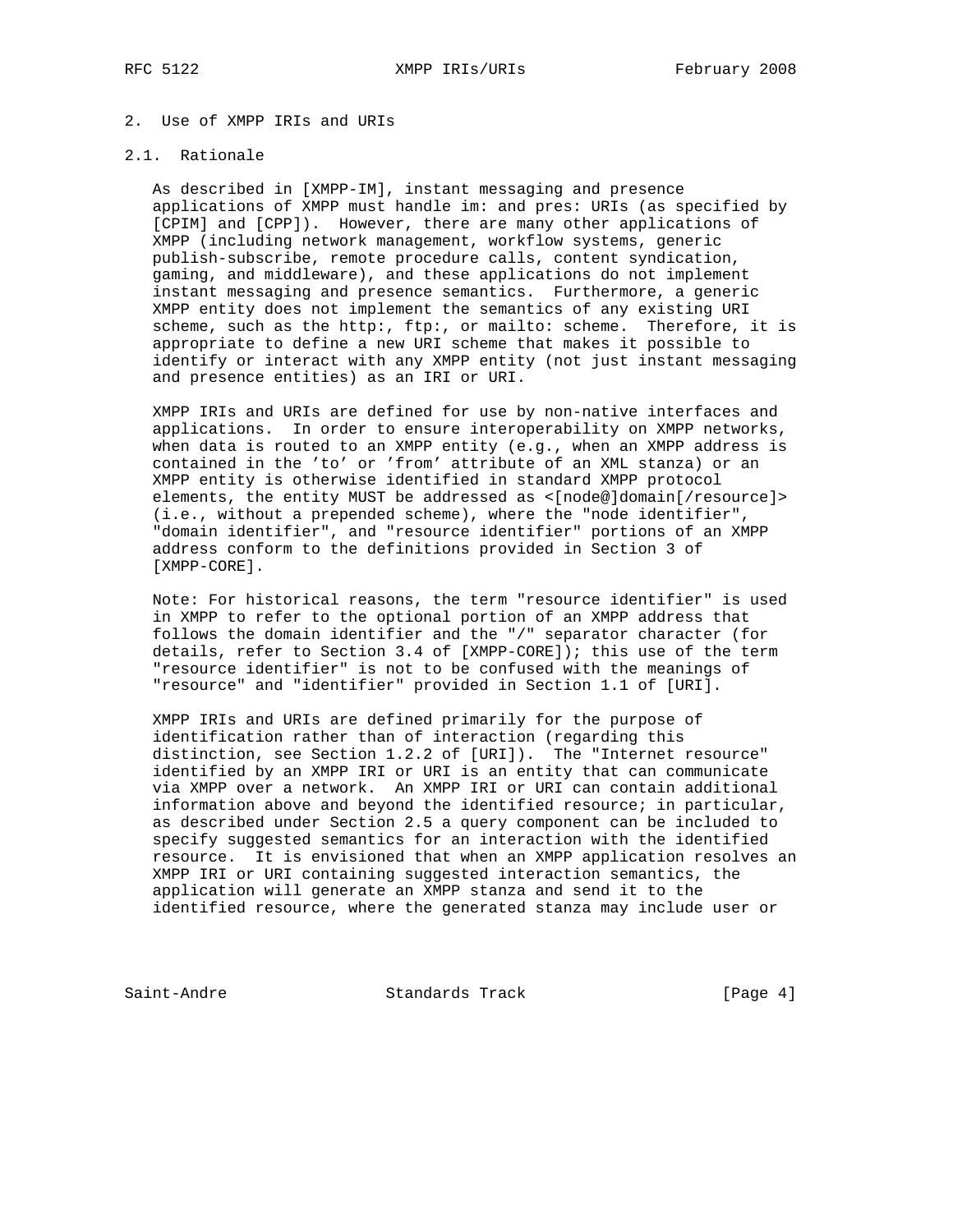RFC 5122 XMPP IRIs/URIS February 2008

 application inputs that are consistent with the suggested interaction semantics (for details, see Section 2.8.1).

2.2. Form

 As described in [XMPP-CORE], an XMPP address used natively on an XMPP network is a string of Unicode characters that (1) conforms to a certain set of stringprep [STRINGPREP] profiles and IDNA restrictions [IDNA], (2) follows a certain set of syntax rules, and (3) is encoded as UTF-8 [UTF-8]. The form of such an address can be represented using Augmented Backus-Naur Form [ABNF] as:

[ node "@" ] domain [ "/" resource ]

 In this context, the "node" and "resource" rules rely on distinct profiles of stringprep [STRINGPREP], and the "domain" rule relies on the concept of an internationalized domain name as described in [IDNA]. (Note: There is no need to refer to punycode in the IRI syntax itself, since any punycode representation would occur only inside an XMPP application in order to represent internationalized domain names. However, it is the responsibility of the processing application to convert IRI syntax [IRI] into IDNA syntax [IDNA] before addressing XML stanzas to the specified entity on an XMPP network.)

 Certain characters are allowed in XMPP node identifiers and XMPP resource identifiers but not in the relevant portion of an IRI or URI. The characters are as follows:

In node identifiers:  $[\ \ \ \ ] \ \$ 

In resource identifiers:  $" < > [ \ \ | \ \$  \

 The node identifier characters are not allowed in userinfo by the sub-delims rule and the resource identifier characters are not allowed in segment by the pchar rule. These characters MUST be percent-encoded when transforming an XMPP address into an XMPP IRI or URI.

 Naturally, in order to be converted into an IRI or URI, an XMPP address must be prepended with a scheme (specifically, the xmpp scheme) and may also need to undergo transformations that adhere to the rules defined in [IRI] and [URI]. Furthermore, in order to enable more advanced interaction with an XMPP entity rather than simple identification, it is desirable to take advantage of additional aspects of URI syntax and semantics, such as authority components, query components, and fragment identifier components.

Saint-Andre Standards Track [Page 5]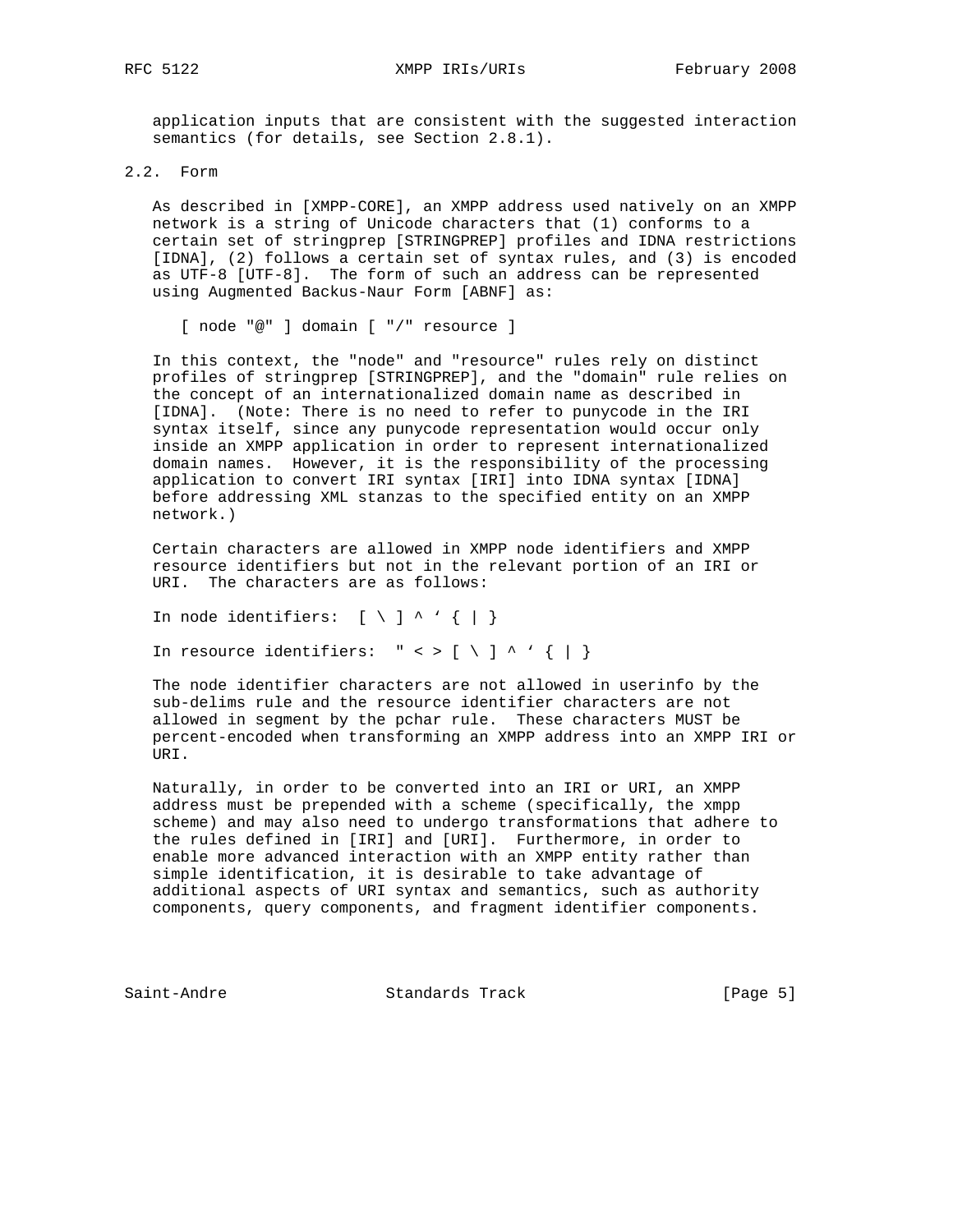Therefore, the ABNF syntax for an XMPP IRI is defined as shown below using Augmented Backus-Naur Form specified by [ABNF], where the "ifragment", "ihost", and "iunreserved" rules are defined in [IRI] and the "pct-encoded" rule is defined in [URI]:

 xmppiri = "xmpp" ":" ihierxmpp [ "?" iquerycomp ] [ "#" ifragment ]  $i$ hierxmpp =  $i$ authpath /  $i$ pathxmpp  $i$ authpath = "//"  $i$ authxmpp [ "/"  $i$ pathxmpp ] iauthxmpp = inodeid "@" ihost ipathxmpp = [ inodeid "@" ] ihost [ "/" iresid ] inodeid = \*( iunreserved / pct-encoded / nodeallow ) nodeallow = "!" / "\$" / "(" / ")" / "\*" / "+" / "," / ";" / "=" iresid = \*( iunreserved / pct-encoded / resallow ) resallow = "!" / "\$" / "&" / "'" / "(" / ")" / "\*" / "+" / "," / ":" / ";" / "=" iquerycomp = iquerytype [ \*ipair ] iquerytype = \*iunreserved ipair = ";" ikey "=" ivalue ikey = \*iunreserved ivalue = \*( iunreserved / pct-encoded )

 However, the foregoing syntax is not appropriate for inclusion in the registration of the xmpp URI scheme, since the IANA recognizes only URI schemes and not IRI schemes. Therefore, the ABNF syntax for an XMPP URI rather than for IRI is defined as shown in Section 3.3 of this document. If it is necessary to convert the IRI syntax into URI syntax, an application MUST adhere to the mapping procedure specified in Section 3.1 of [IRI].

 The following is an example of a basic XMPP IRI/URI used for purposes of identifying a node associated with an XMPP server:

xmpp:node@example.com

 Descriptions of the various components of an XMPP IRI/URI are provided in the following sections.

2.3. Authority Component

 As explained in Section 2.8 of this document, in the absence of an authority component, the processing application would authenticate as a configured user at a configured XMPP server. That is, the authority component section is unnecessary and should be ignored if the processing application has been configured with a set of default credentials.

Saint-Andre Standards Track [Page 6]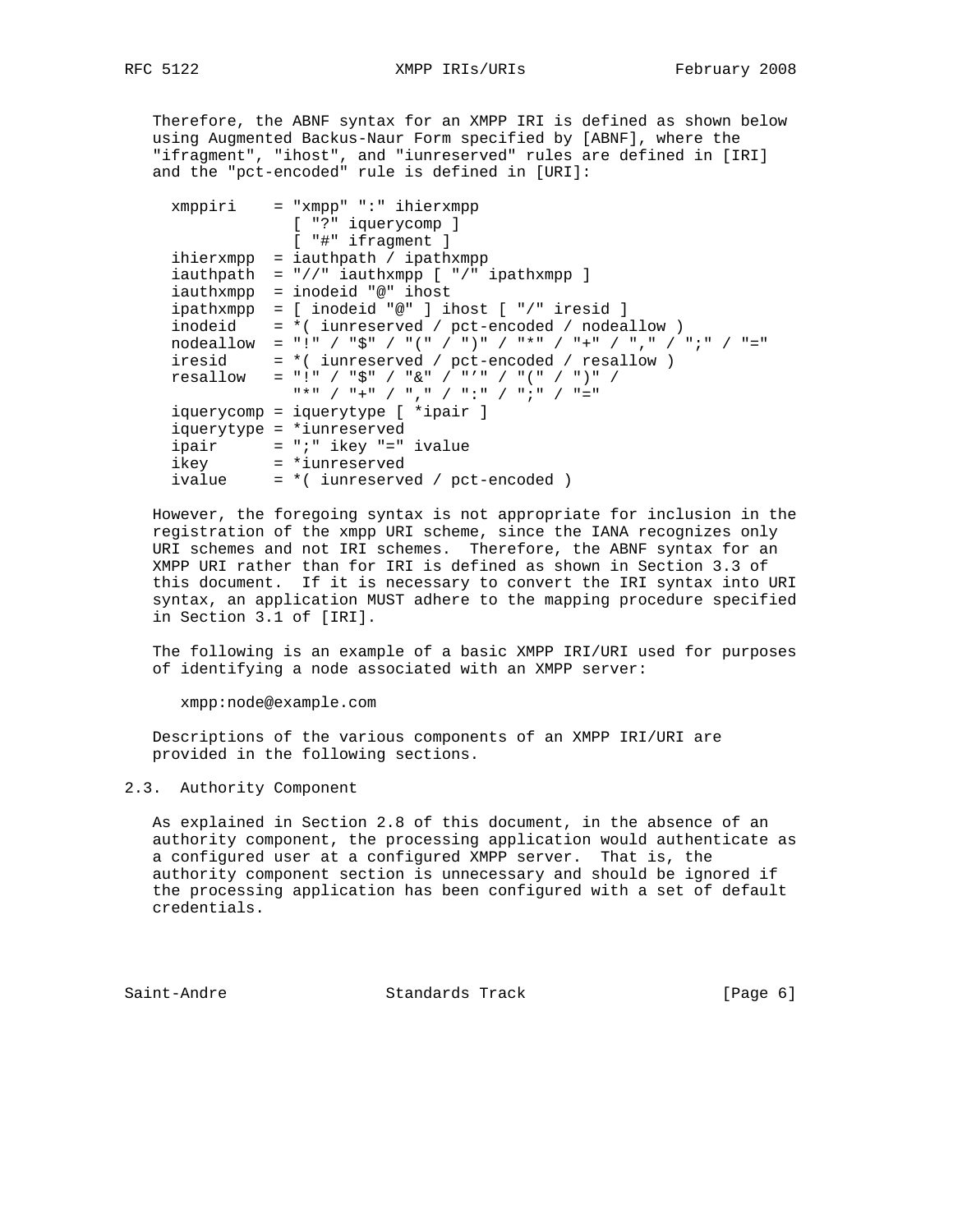In accordance with Section 3.2 of RFC 3986 [URI], the authority component is preceded by a double slash ("//") and is terminated by the next slash ("/"), question mark ("?"), or number sign ("#") character, or by the end of the IRI/URI. As explained more fully in Section 2.8.1 of this document, the presence of an authority component signals the processing application to authenticate as the node@domain specified in the authority component rather than as a configured node@domain (see the Security Considerations section of this document regarding authentication). (While it is unlikely that the authority component will be included in most XMPP IRIs or URIs, the scheme allows for its inclusion, if appropriate.) Thus, the following XMPP IRI/URI indicates to authenticate as "guest@example.com":

xmpp://guest@example.com

 Note well that this is quite different from the following XMPP IRI/ URI, which identifies a node "guest@example.com" but does not signal the processing application to authenticate as that node:

xmpp:guest@example.com

 Similarly, using a possible query component of "?message" to trigger an interface for sending a message, the following XMPP IRI/URI signals the processing application to authenticate as "guest@example.com" and to send a message to "support@example.com":

xmpp://guest@example.com/support@example.com?message

 By contrast, the following XMPP IRI/URI signals the processing application to authenticate as its configured default account and to send a message to "support@example.com":

xmpp:support@example.com?message

2.4. Path Component

 The path component of an XMPP IRI/URI identifies an XMPP address or specifies the XMPP address to which an XML stanza shall be directed at the end of IRI/URI processing.

 For example, the following XMPP IRI/URI identifies a node associated with an XMPP server:

xmpp:example-node@example.com

Saint-Andre Standards Track [Page 7]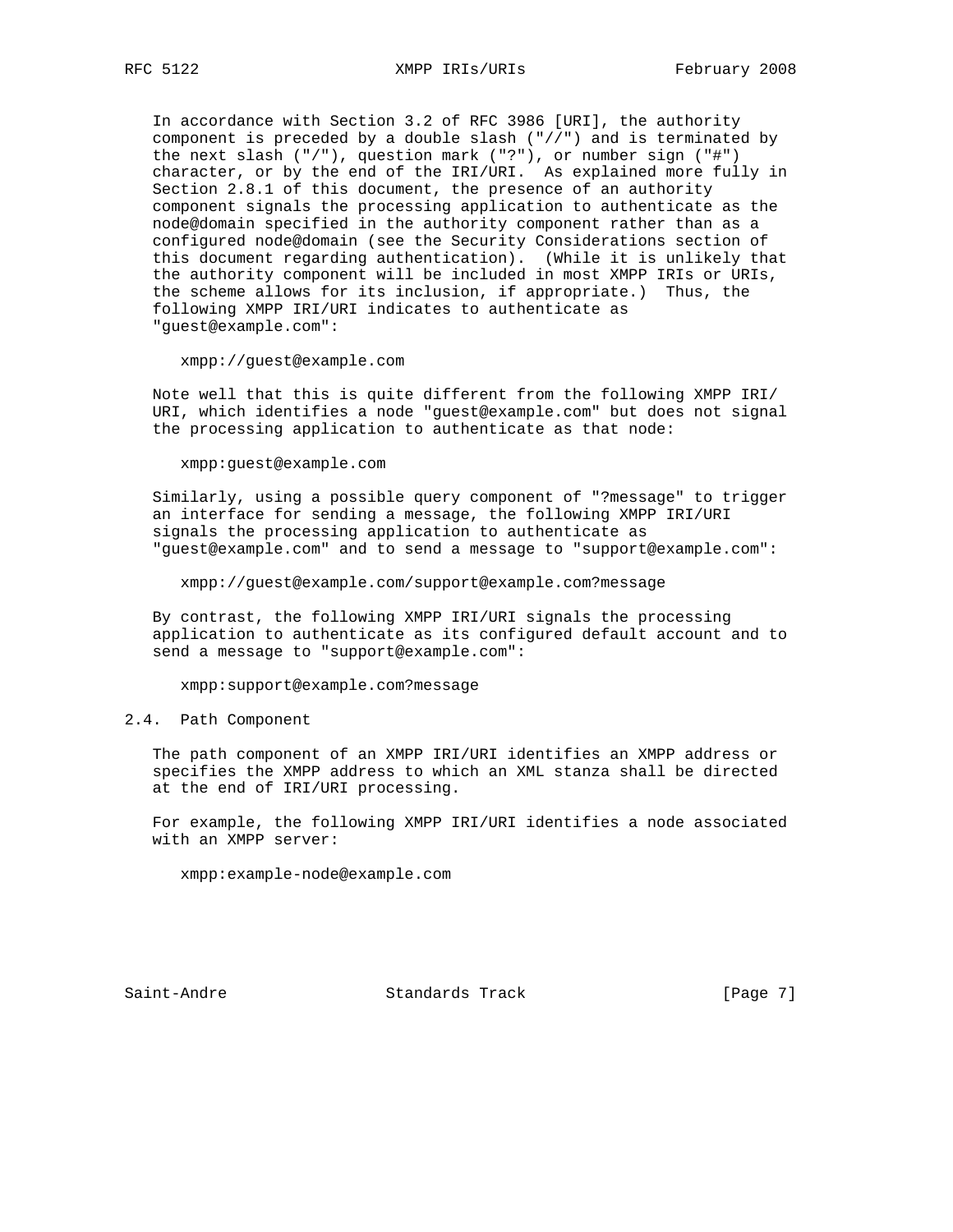RFC 5122 XMPP IRIs/URIS February 2008

 The following XMPP IRI/URI identifies a node associated with an XMPP server along with a particular XMPP resource identifier associated with that node:

xmpp:example-node@example.com/some-resource

 Inclusion of a node is optional in XMPP addresses, so the following XMPP IRI/URI simply identifies an XMPP server:

xmpp:example.com

2.5. Query Component

 There are many potential use cases for encapsulating information in the query component of an XMPP IRI/URI for the purpose of specifying suggested interaction semantics (see Section 2.1); examples include, but are not limited to:

- o sending an XMPP message stanza (see [XMPP-IM]),
- o adding a roster item (see [XMPP-IM]),
- o sending a presence subscription (see [XMPP-IM]),
- o probing for current presence information (see [XMPP-IM]),
- o triggering a remote procedure call (see [XEP-0009]),
- o discovering the identity or capabilities of another entity (see [XEP-0030]),
- o joining an XMPP-based text chat room (see [XEP-0045]),
- o interacting with publish-subscribe channels (see [XEP-0060]),
- o providing a SOAP interface (see [XEP-0072]), and
- o registering with another entity (see [XEP-0077]).

 Many of these potential use cases are application specific, and the full range of such applications cannot be foreseen in advance given the continued expansion in XMPP development. However, there is agreement within the Jabber/XMPP developer community that all the uses envisioned to date can be encapsulated via a "query type", optionally supplemented by one or more "key-value" pairs (this is similar to the "application/x-www-form-urlencoded" MIME type described in [HTML]).

Saint-Andre Standards Track [Page 8]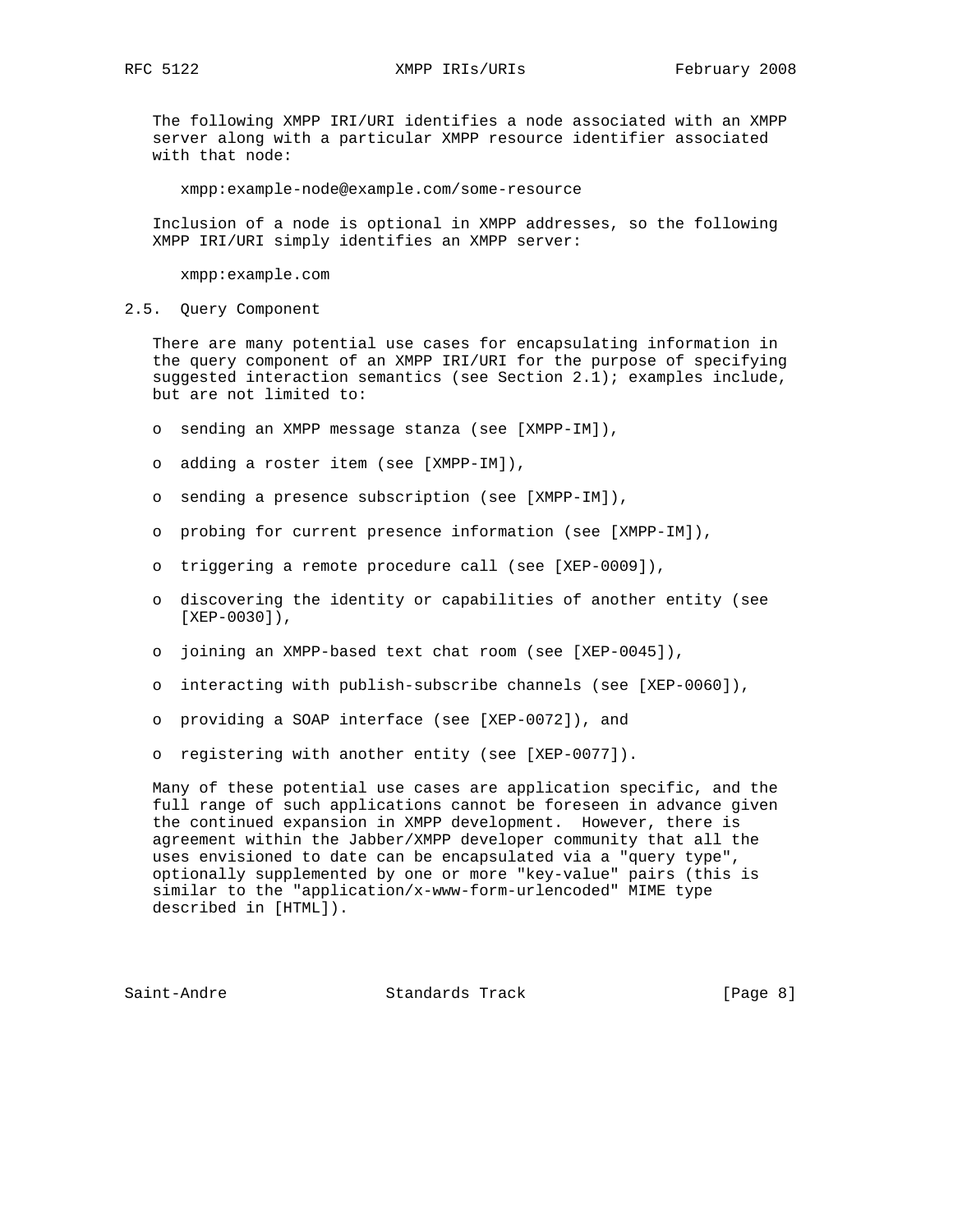As an example, an XMPP IRI/URI intended to launch an interface for sending a message to the XMPP entity "example-node@example.com" might be represented as follows:

xmpp:example-node@example.com?message

 Similarly, an XMPP IRI/URI intended to launch an interface for sending a message to the XMPP entity "example-node@example.com" with a particular subject might be represented as follows:

xmpp:example-node@example.com?message;subject=Hello%20World

 If the processing application does not understand query components or the specified query type, it MUST ignore the query component and treat the IRI/URI as consisting of, for example, <xmpp:example-node@example.com> rather than <xmpp:example-node@example.com?query>. If the processing application does not understand a particular key within the query component, it MUST ignore that key and its associated value.

 As noted, there exist many kinds of XMPP applications (both actual and potential), and such applications may define query types and keys for use in the query component portion of XMPP URIs. The XMPP Registrar function (see [XEP-0053]) of the XMPP Standards Foundation maintains a registry of such query types and keys at <http://www.xmpp.org/registrar/querytypes.html>. To help ensure interoperability, any application using the formats defined in this document SHOULD submit any associated query types and keys to that registry in accordance with the procedures specified in [XEP-0147].

 Note: The delimiter between key-value pairs is the ";" character instead of the "&" character used in many other URI schemes. This delimiter was chosen in order to avoid problems with escaping of the & character in HTML and XML applications.

#### 2.6. Fragment Identifier Component

 As stated in Section 3.5 of [URI], "The fragment identifier component of a URI allows indirect identification of a secondary resource by reference to a primary resource and additional identifying information." Because the resource identified by an XMPP IRI/URI does not make available any media type (see [MIME]) and therefore (in the terminology of [URI]) no representation exists at an XMPP resource, the semantics of the fragment identifier component in XMPP IRIs/URIs are to be "considered unknown and, effectively, unconstrained" (ibid.). Particular XMPP applications MAY make use of the fragment identifier component for their own purposes. However, if a processing application does not understand fragment identifier

Saint-Andre Standards Track [Page 9]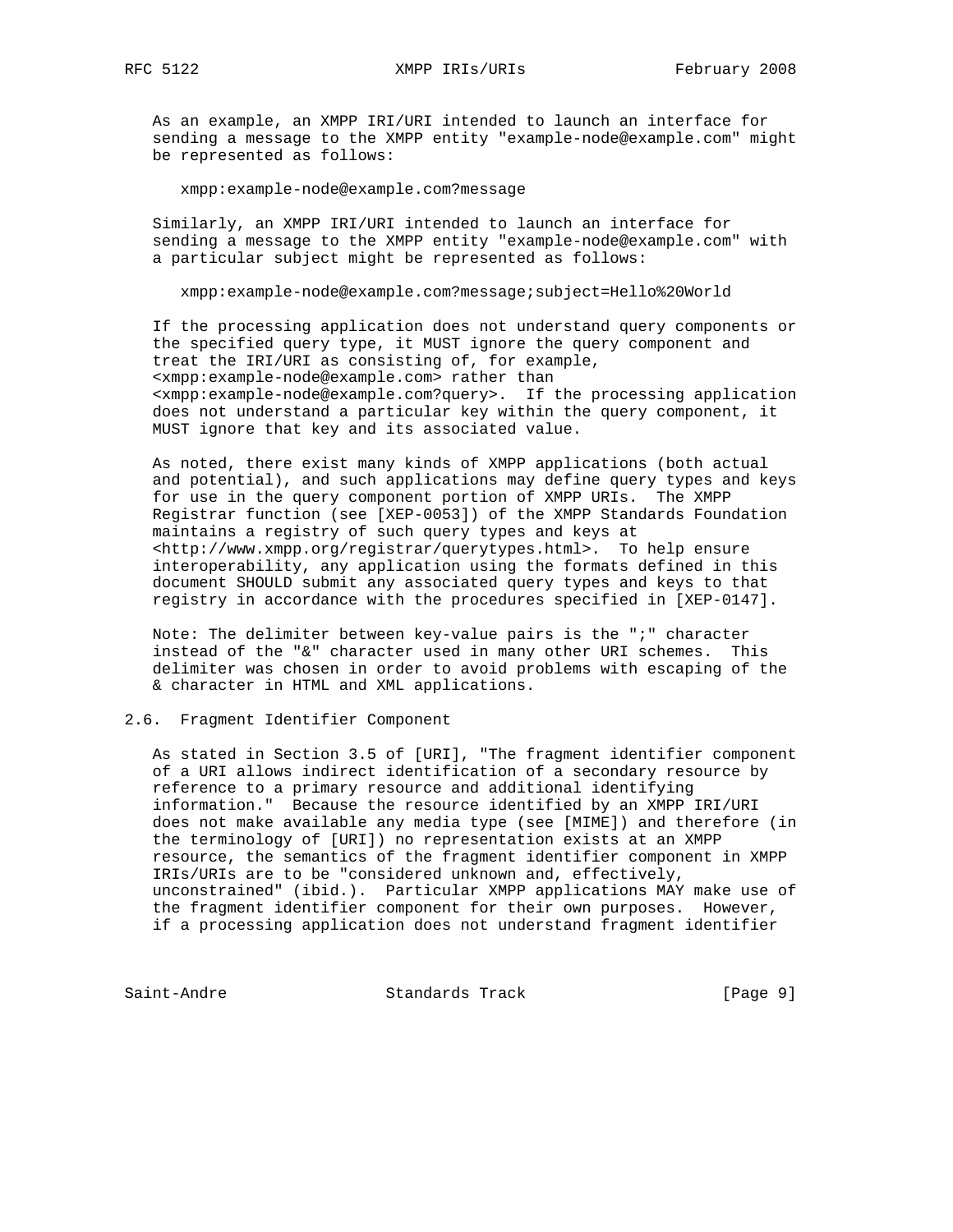components or the syntax of a particular fragment identifier component included in an XMPP IRI/URI, it MUST ignore the fragment identifier component.

- 2.7. Generation of XMPP IRIs/URIs
- 2.7.1. Generation Method

 In order to form an XMPP IRI from an XMPP node identifier, domain identifier, and resource identifier, the generating application MUST first ensure that the XMPP address conforms to the rules specified in [XMPP-CORE], including encoding as a UTF-8 [UTF-8] string and application of the relevant stringprep profiles [STRINGPREP]. Because IRI syntax [IRI] specifies that the characters in an IRI are the original Unicode characters themselves [UNICODE], when generating an XMPP IRI the generating application MUST then decode the UTF-8 [UTF-8] characters of a native XMPP address to their original Unicode form. The generating application then MUST concatenate the following:

- 1. The "xmpp" scheme and the ":" character.
- 2. Optionally (if an authority component is to be included before the node identifier), the characters  $\sqrt{''}$ , an authority component of the form node@domain, and the character "/".
- 3. Optionally (if the XMPP address contained an XMPP "node identifier"), a string of Unicode characters that conforms to the "inodeid" rule, followed by the "@" character.
- 4. A string of Unicode characters that conforms to the "ihost" rule.
- 5. Optionally (if the XMPP address contained an XMPP "resource identifier"), the character "/" and a string of Unicode characters that conforms to the "iresid" rule.
- 6. Optionally (if a query component is to be included), the "?" character and query component.
- 7. Optionally (if a fragment identifier component is to be included), the "#" character and fragment identifier component.

 In order to form an XMPP URI from the resulting IRI, an application MUST adhere to the mapping procedure specified in Section 3.1 of [IRI].

Saint-Andre Standards Track [Page 10]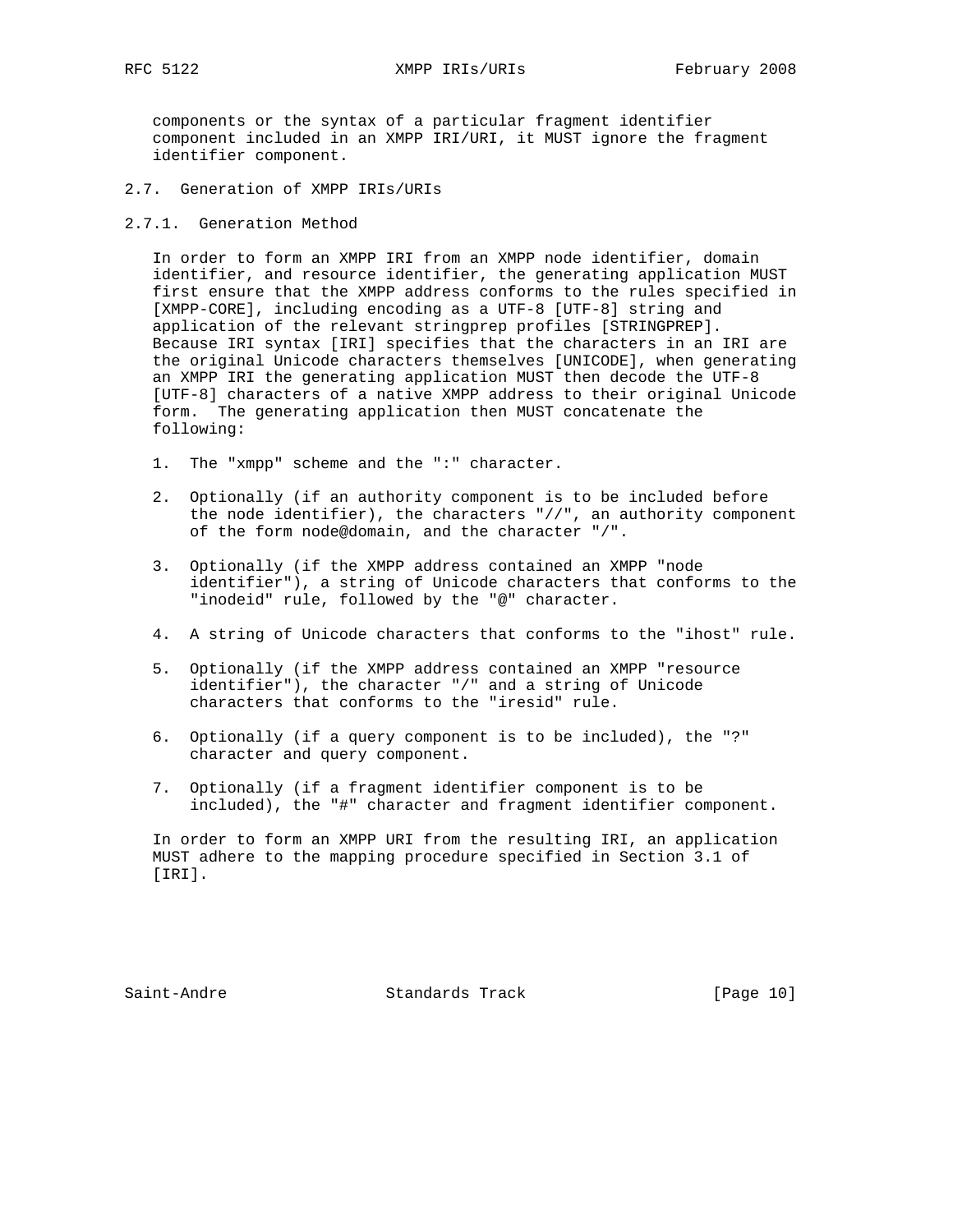### 2.7.2. Generation Notes

 Certain characters are allowed in the node identifier, domain identifier, and resource identifier portions of a native XMPP address but prohibited by the "inodeid", "ihost", and "iresid" rules of an XMPP IRI. Specifically, the "#" and "?" characters are allowed in node identifiers, and the "/", "?", "#", and "@" characters are allowed in resource identifiers, but these characters are used as delimiters in XMPP IRIs. In addition, the " " ([US-ASCII] space) character is allowed in resource identifiers but prohibited in IRIs. Therefore, all the foregoing characters MUST be percent-encoded when transforming an XMPP address into an XMPP IRI.

Consider the following nasty node in an XMPP address:

nasty!#\$%()\*+,-.;=?[\]^\_'{|}˜node@example.com

That address would be transformed into the following XMPP IRI (split into two lines for layout purposes):

 xmpp:nasty!%23\$%25()\*+,-.;=%3F%5B%5C%5D%5E\_%60%7B%7C%7D˜node @example.com

 Consider the following repulsive resource in an XMPP address (split into two lines for layout purposes):

```
 node@example.com
 /repulsive !#"$%&'()*+,-./:;<=>?@[\]^_'{|}˜resource
```
 That address would be transformed into the following XMPP IRI (split into three lines for layout purposes):

 xmpp:node@example.com /repulsive%20!%23%22\$%25&'()\*+,-.%2F:;%3C= %3E%3F%40%5B%5C%5D%5E\_%60%7B%7C%7D˜resource

 Furthermore, virtually any character outside the US-ASCII range [US-ASCII] is allowed in an XMPP address and therefore also in an XMPP IRI, but URI syntax forbids such characters directly and specifies that such characters MUST be percent-encoded. In order to determine the URI associated with an XMPP IRI, an application MUST adhere to the mapping procedure specified in Section 3.1 of [IRI].

 The following table may assist implementors in understanding the respective encodings and "carrier units" of the identifiers discussed in this document, namely: (1) native XMPP addresses, (2) IRIs, and (3) URIs. For details, refer to Section 3.5 of this document as well

Saint-Andre Standards Track [Page 11]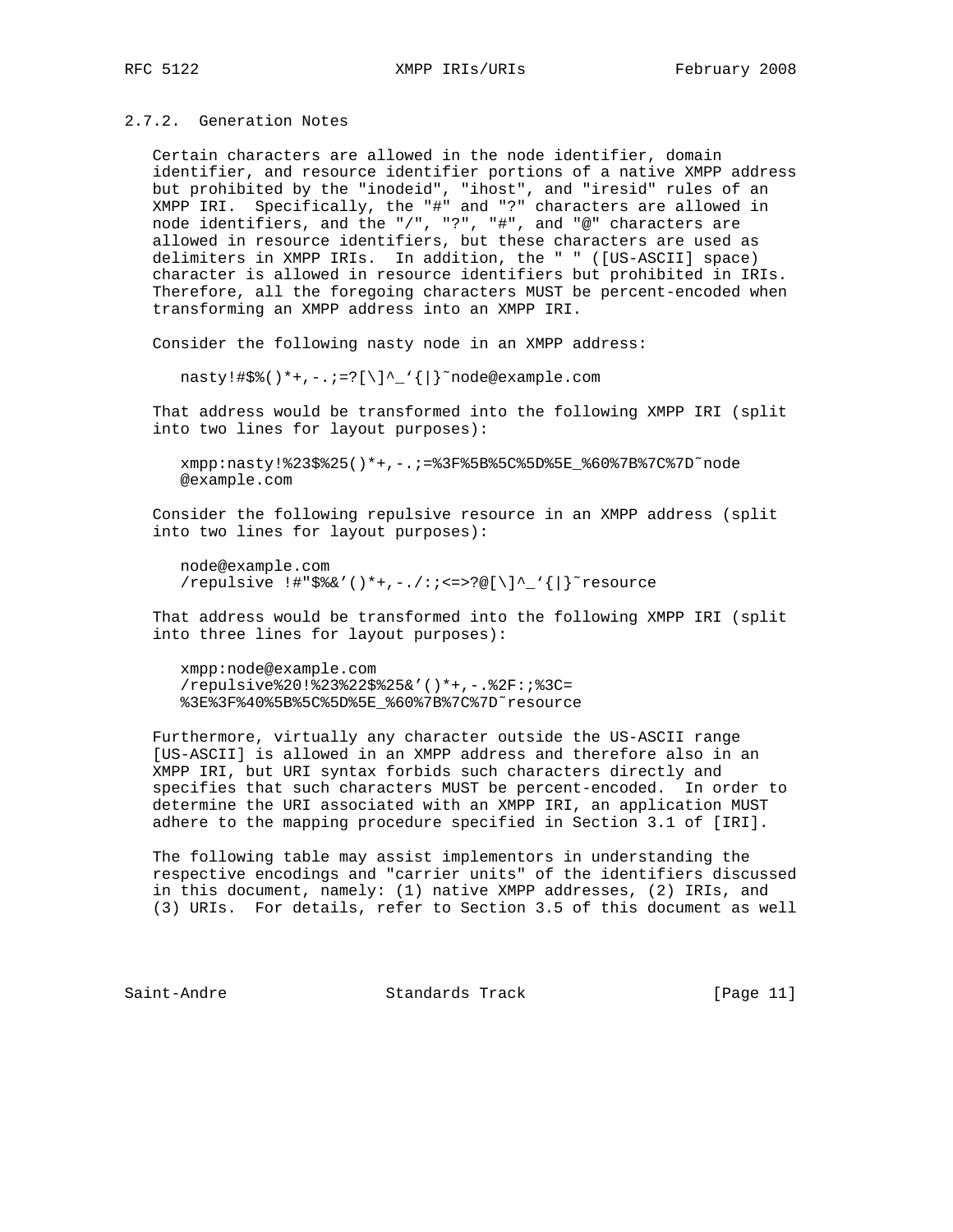as Section 3 of [XMPP-CORE], Section 6.4 of [IRI], and Section 2 of [URI].

 +--------------+-----------+-----------+ | Identifier | Encoding | Units | +--------------+-----------+-----------+ | XMPP address | UTF-8 | Octets | +--------------+-----------+-----------+ | IRI | Unicode | 16/32-bit | | | | values | +--------------+-----------+-----------+ | URI | Percent- | US-ASCII | | | encoded | |  $|$  UTF-8  $|$ +--------------+-----------+-----------+

2.7.3. Generation Example

Consider the following XMPP address:

<ji&#x159;i@&#x10D;echy.example/v Praze>

Note: The string "ř" stands for the Unicode character LATIN SMALL LETTER R WITH CARON, and the string "č" stands for the Unicode character LATIN SMALL LETTER C WITH CARON. The "&#x..." form is used in this document as a notational device to represent Unicode characters, following the "XML Notation" used in [IRI] to represent characters that cannot be rendered in ASCII-only documents. An XMPP IRI MUST contain the Unicode characters themselves, not the representation in XML Notation (in particular, note that the "#" character is forbidden in IRI syntax). An XMPP URI MUST properly escape such characters, as described below. The '<' and '>' characters are not part of the address itself but are provided to set off the address for legibility. (For those who do not understand the Czech language, this example could be Anglicized as "george@czech-lands.example/In Prague".)

 In accordance with the process specified above, the generating application would do the following to generate a valid XMPP IRI from this address:

 1. Ensure that the XMPP address conforms to the rules specified in [XMPP-CORE], including application of the relevant stringprep profiles [STRINGPREP] and encoding as a UTF-8 string [UTF-8].

Saint-Andre Standards Track [Page 12]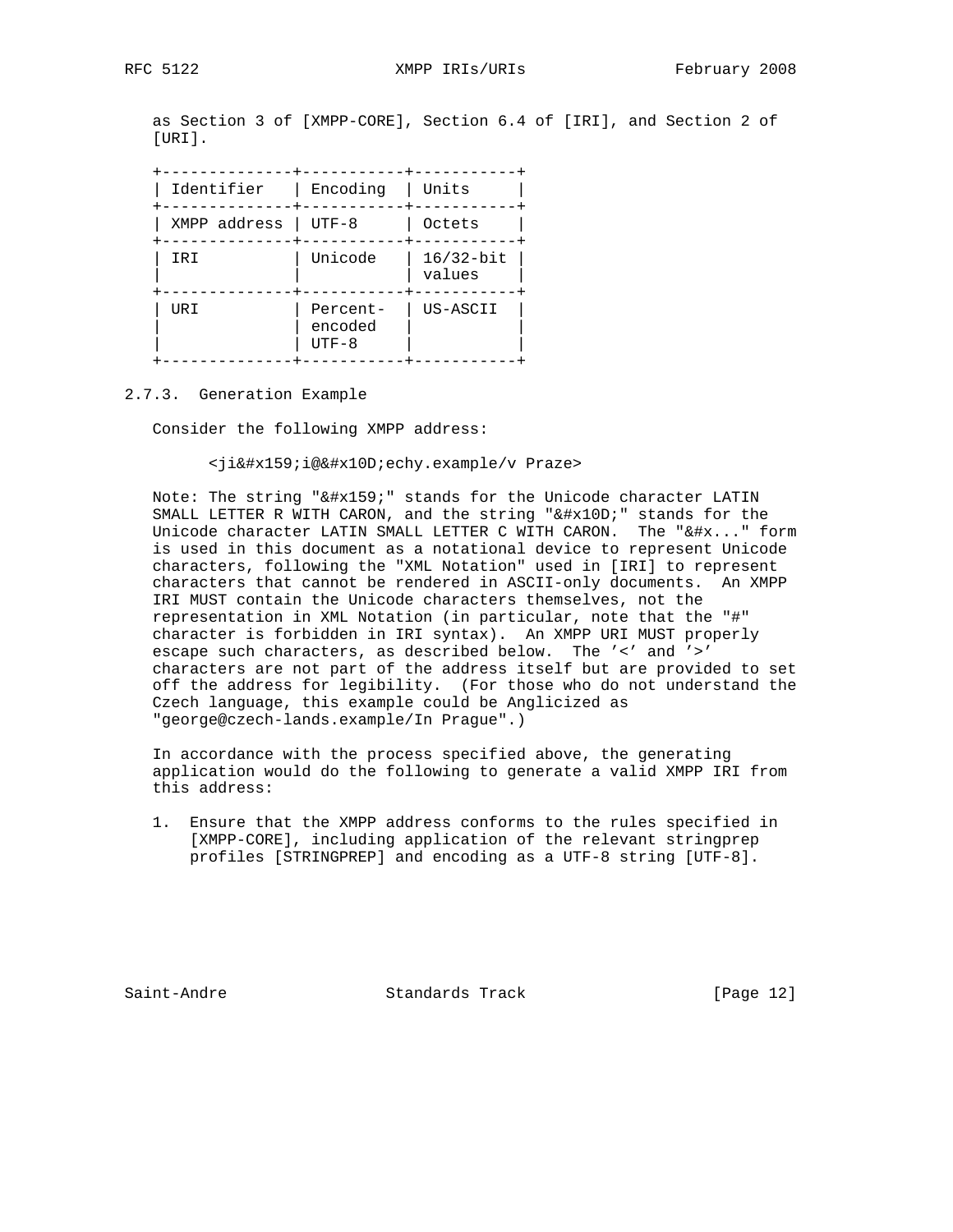- 2. Concatenate the following:
	- 1. The "xmpp" scheme and the ":" character.
	- 2. An "authority component" if included (not shown in this example).
	- 3. A string of Unicode characters that represents the XMPP address, transformed in accordance with the "inodeid", "ihost", and "iresid" rules.
	- 4. The "?" character followed by a "query component" if appropriate to the application (not shown in this example).
	- 5. The "#" character followed by a "fragment identifier component" if appropriate to the application (not shown in this example).

 The result is the following XMPP IRI (note again that, in accordance with the "XML Notation" used in [IRI], the string "ř" stands for the Unicode character LATIN SMALL LETTER R WITH CARON and the string "č" stands for the Unicode character LATIN SMALL LETTER C WITH CARON; an XMPP IRI would contain the Unicode characters themselves).

<xmpp: ji&#x159;i@&#x10D;echy.example/v%20Praze>

 In order to generate a valid XMPP URI from the foregoing IRI, the application MUST adhere to the procedure specified in Section 3.1 of [IRI], resulting in the following URI:

<xmpp:ji%C5%99i@%C4%8Dechy.example/v%20Praze>

2.8. Processing of XMPP IRIs/URIs

2.8.1. Processing Method

 If a processing application is presented with an XMPP URI and not with an XMPP IRI, it MUST first convert the URI into an IRI by following the procedure specified in Section 3.2 of [IRI].

 In order to decompose an XMPP IRI for interaction with the entity it identifies, a processing application MUST separate:

1. The "xmpp" scheme and the ":" character.

Saint-Andre Standards Track [Page 13]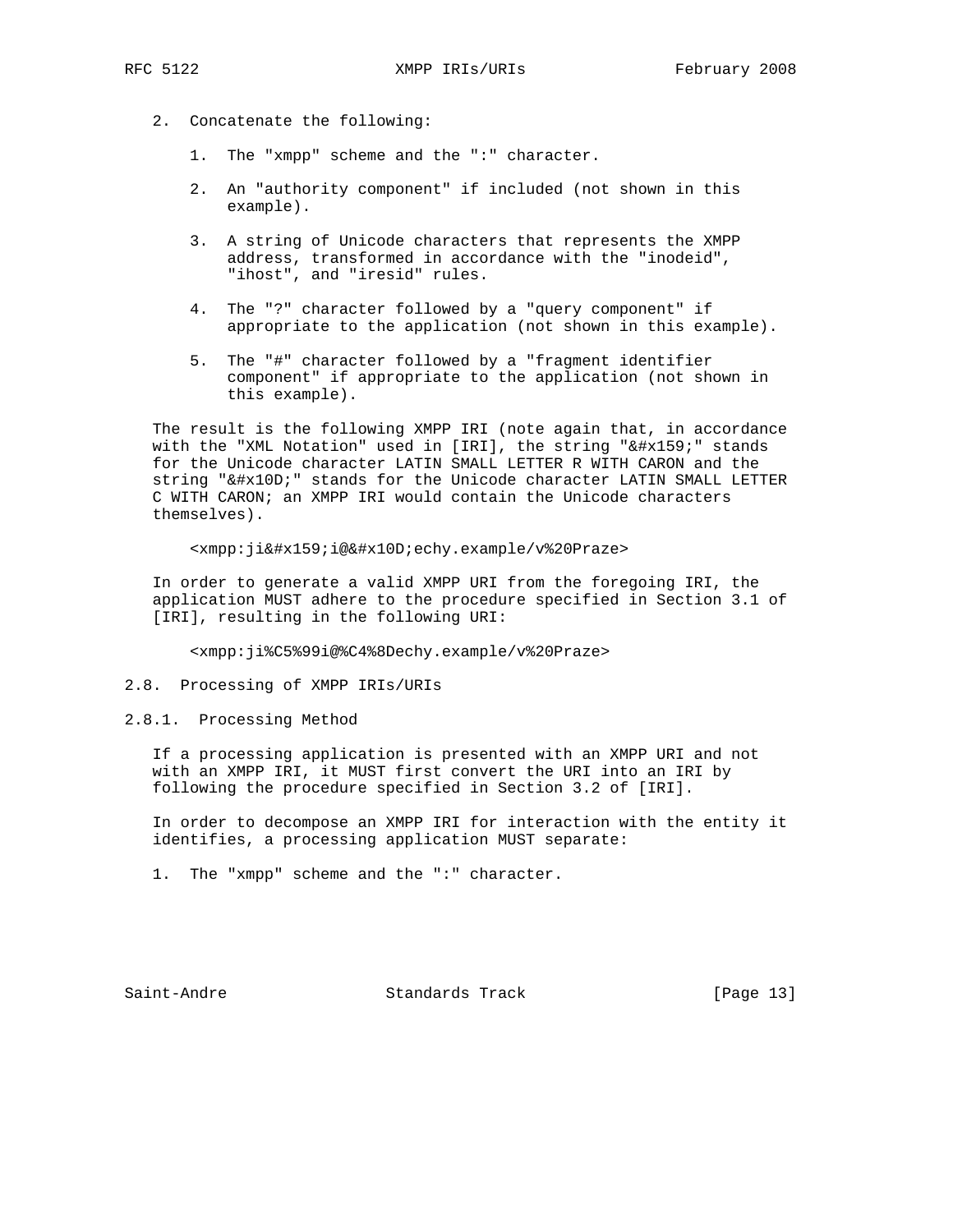- 2. The authority component, if included (the string of Unicode characters between the "//" characters and the next "/" character, the "?" character, the "#" character, or the end of the IRI).
- 3. A string of Unicode characters that represents an XMPP address as transformed in accordance with the "inodeid", "ihost", and "iresid" rules.
- 4. Optionally the query component, if included, using the "?" character as a separator.
- 5. Optionally the fragment identifier component, if included, using the "#" character as a separator.

 At this point, the processing application MUST ensure that the resulting XMPP address conforms to the rules specified in [XMPP-CORE], including application of the relevant stringprep profiles [STRINGPREP]. The processing application then would either (1) complete further XMPP handling itself or (2) invoke a helper application to complete XMPP handling; such XMPP handling would most likely consist of the following steps:

- 1. If not already connected to an XMPP server, connect either as the user specified in the authority component or as the configured user at the configured XMPP server, normally by adhering to the XMPP connection procedures defined in [XMPP-CORE]. (Note: The processing application SHOULD ignore the authority component if it has been configured with a set of default credentials.)
- 2. Optionally, determine the nature of the intended recipient (e.g., via [XEP-0030]).
- 3. Optionally, present an appropriate interface to a user based on the nature of the intended recipient and/or the contents of the query component.
- 4. Generate an XMPP stanza that translates any user or application inputs into their corresponding XMPP equivalents.
- 5. Send the XMPP stanza via the authenticated server connection for delivery to the intended recipient.

Saint-Andre Standards Track [Page 14]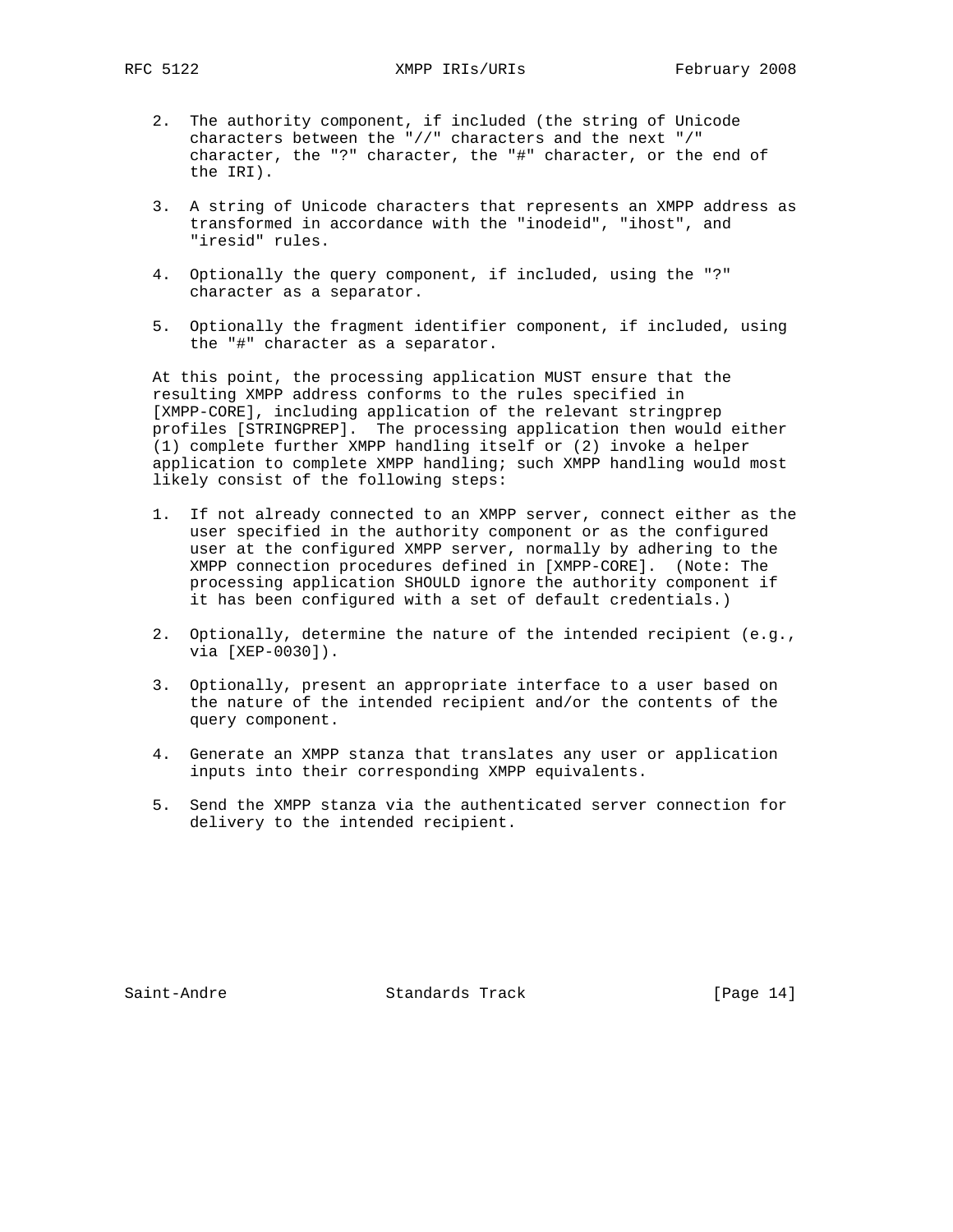# 2.8.2. Processing Notes

 It may help implementors to note that the first two steps of "further XMPP handling", as described at the end of Section 2.8.1, are similar to HTTP authentication [HTTP-AUTH], while the next three steps are similar to the handling of mailto: URIs [MAILTO].

 As noted in Section 2.7.2 of this document, certain characters are allowed in the node identifier, domain identifier, and resource identifier portions of a native XMPP address but prohibited by the "inodeid", "ihost", and "iresid" rules of an XMPP IRI. The percent encoded octets corresponding to these characters in XMPP IRIs MUST be transformed into the characters allowed in XMPP addresses when processing an XMPP IRI for interaction with the represented XMPP entity.

 Consider the following nasty node in an XMPP IRI (split into two lines for layout purposes):

 xmpp:nasty!%23\$%25()\*+,-.;=%3F%5B%5C%5D%5E\_%60%7B%7C%7D˜node @example.com

That IRI would be transformed into the following XMPP address:

nasty!#\$%()\*+,-.;=?[\]^\_'{|}˜node@example.com

 Consider the following repulsive resource in an XMPP IRI (split into three lines for layout purposes):

 xmpp:node@example.com /repulsive%20!%23%22\$%25&'()\*+,-.%2F:;%3C =%3E%3F%40%5B%5C%5D%5E\_%60%7B%7C%7D˜resource

 That IRI would be transformed into the following XMPP address (split into two lines for layout purposes):

 node@example.com /repulsive  $!$  #"\$%&'()\*+,-./:;<=>?@[\]^\_'{|}~resource

2.8.3. Processing Example

 Consider the XMPP URI that resulted from the previous example (see Section 2.7.3):

<xmpp:ji%C5%99i@%C4%8Dechy.example/v%20Praze>

Saint-Andre Standards Track [Page 15]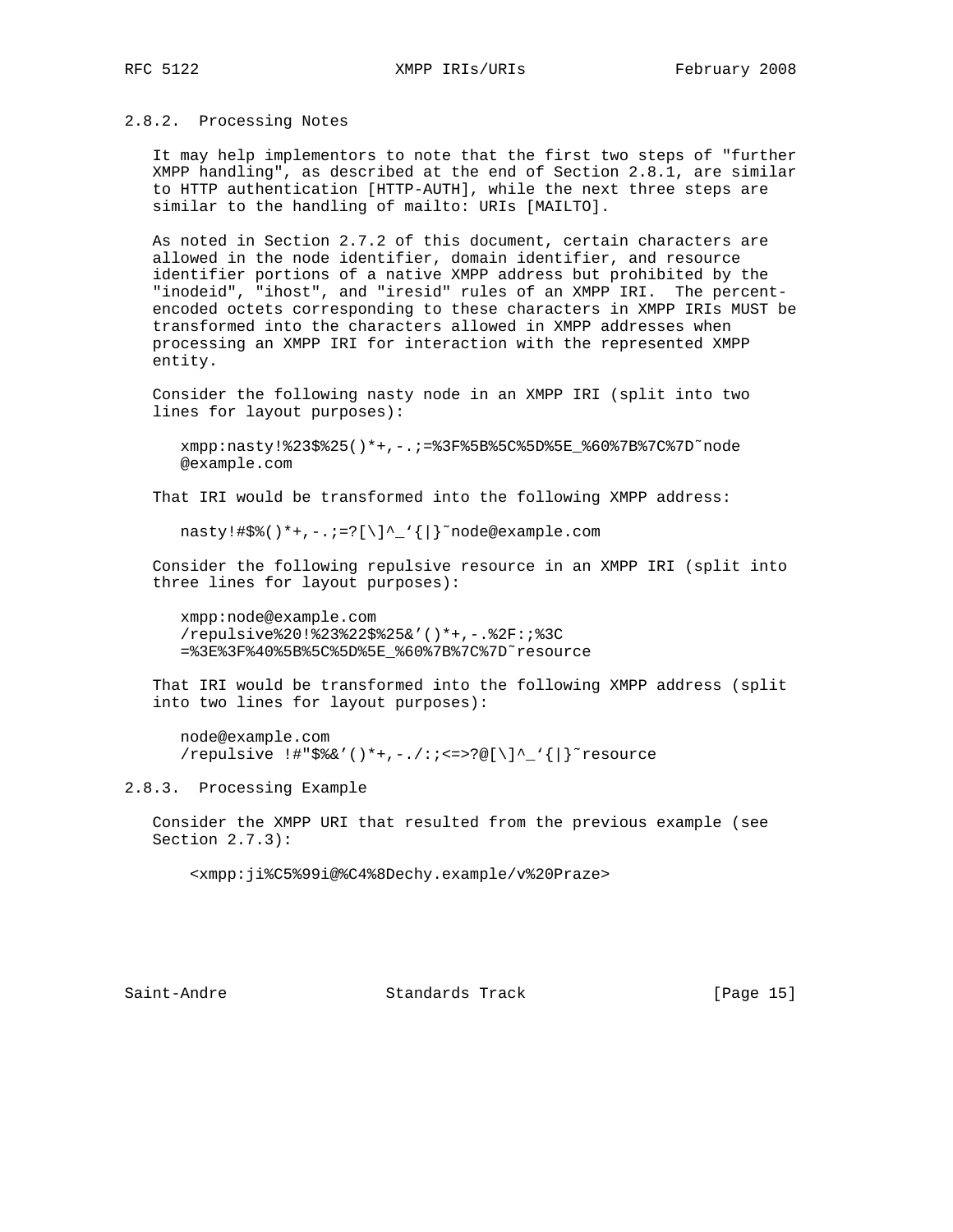In order to generate a valid XMPP IRI from that URI, the application MUST adhere to the procedure specified in Section 3.2 of [IRI], resulting in the following IRI:

<xmpp: ji&#x159;i@&#x10D;echy.example/v%20Praze>

 In accordance with the process specified above, the processing application would remove the "xmpp" scheme and ":" character to extract the XMPP address from this XMPP IRI, converting any percent encoded octets from the "inodeid", "ihost", and "iresid" rules into their character equivalents (e.g., "%20" into the space character).

The result is this XMPP address:

<ji&#x159;i@&#x10D;echy.example/v Praze>

2.9. Internationalization

 Because XMPP addresses are UTF-8 strings [UTF-8] and because octets outside the US-ASCII range [US-ASCII] within XMPP addresses can be easily converted to percent-encoded octets, XMPP addresses are designed to work well with Internationalized Resource Identifiers [IRI]. In particular, with the exceptions of stringprep verification, the conversion of syntax-relevant US-ASCII characters (e.g., "?"), and the conversion of percent-encoded octets from the "inodeid", "ihost", and "iresid" rules into their character equivalents (e.g., "%20" into the US-ASCII space character), an XMPP IRI can be constructed directly by prepending the "xmpp" scheme and ":" character to an XMPP address. Furthermore, an XMPP IRI can be converted into URI syntax by adhering to the procedure specified in Section 3.1 of [IRI], and an XMPP URI can be converted into IRI syntax by adhering to the procedure specified in Section 3.2 of [IRI], thus ensuring interoperability with applications that are able to process URIs but unable to process IRIs.

3. IANA Registration of xmpp URI Scheme

 In accordance with [URI-SCHEMES], this section provides the information required to register the xmpp URI scheme.

3.1. URI Scheme Name

xmpp

3.2. Status

permanent

Saint-Andre Standards Track [Page 16]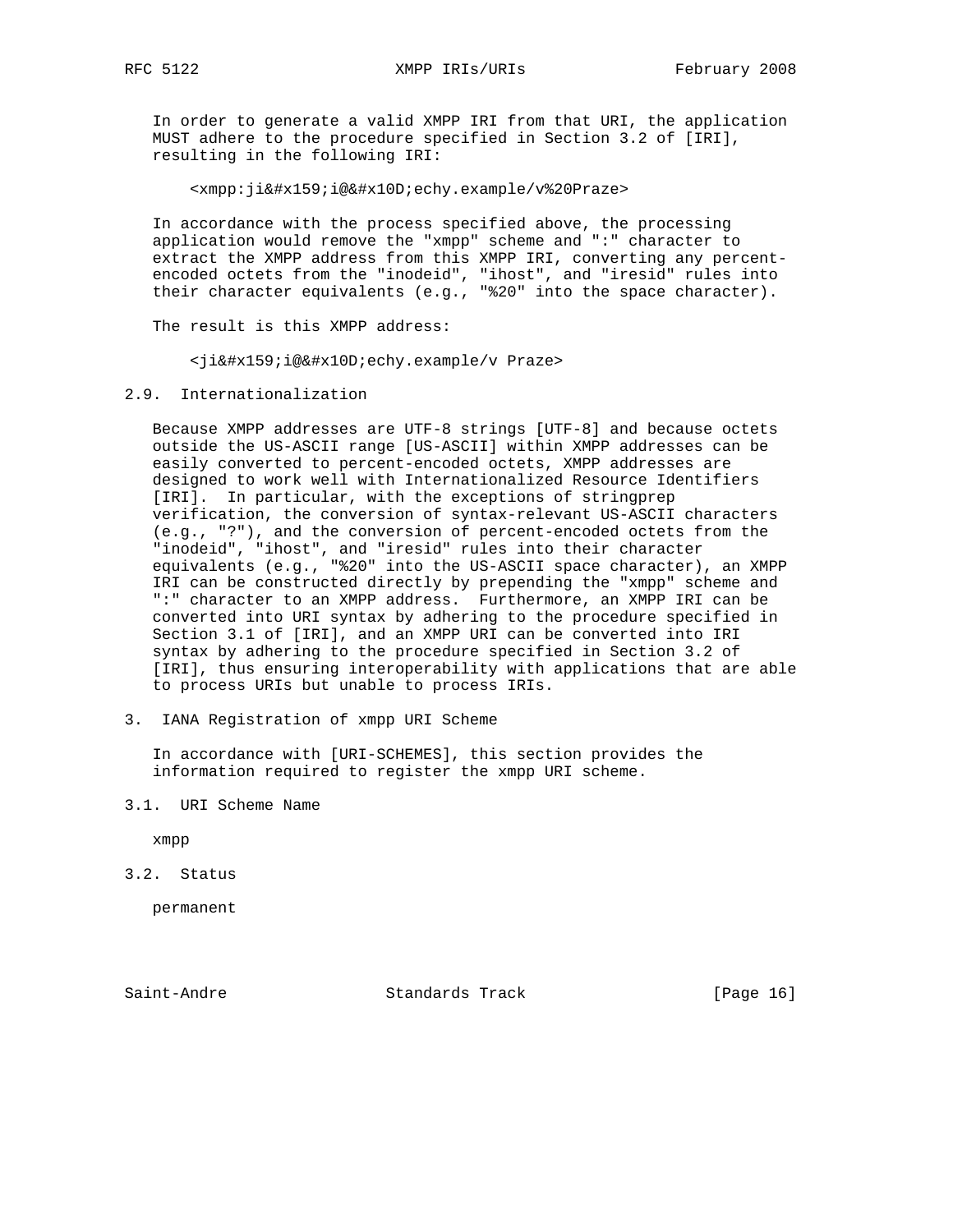RFC 5122 XMPP IRIs/URIS February 2008

#### 3.3. URI Scheme Syntax

 The syntax for an xmpp URI is defined below using Augmented Backus- Naur Form as specified by [ABNF], where the "fragment", "host", "pct encoded", and "unreserved" rules are defined in [URI]:

 xmppuri = "xmpp" ":" hierxmpp [ "?" querycomp ] [ "#" fragment ] hierxmpp = authpath / pathxmpp authpath =  $\sqrt{7}$  authxmpp  $\lceil$  "/" pathxmpp  $\rfloor$  authxmpp = nodeid "@" host pathxmpp = [ nodeid "@" ] host [ "/" resid ] nodeid =  $*($  unreserved / pct-encoded / nodeallow ) nodeallow = "!" / "\$" / "(" / ")" / "\*" / "+" / "," / ";" / "=" resid = \*( unreserved / pct-encoded / resallow ) resallow = "!" / "\$" / "&" / "'" / "(" / ")" / "\*" / "+" / "," / ":" / ";" / "=" querycomp = querytype [ \*pair ] querytype = \*( unreserved / pct-encoded ) pair  $= "i" key "=" value"$  key = \*( unreserved / pct-encoded ) value = \*( unreserved / pct-encoded )

#### 3.4. URI Scheme Semantics

 The xmpp URI scheme identifies entities that natively communicate using the Extensible Messaging and Presence Protocol (XMPP), and is mainly used for identification rather than for resource location. However, if an application that processes an xmpp URI enables interaction with the XMPP address identified by the URI, it MUST follow the methodology defined in Section 2 of this document, Use of XMPP IRIs and URIs, to reconstruct the encapsulated XMPP address, connect to an appropriate XMPP server, and send an appropriate XMPP "stanza" (XML fragment) to the XMPP address. (Note: There is no MIME type associated with the xmpp URI scheme.)

### 3.5. Encoding Considerations

 In addition to XMPP URIs, there will also be XMPP Internationalized Resource Identifiers (IRIs). Prior to converting an Extensible Messaging and Presence Protocol (XMPP) address into an IRI (and in accordance with [XMPP-CORE]), the XMPP address must be represented as a string of UTF-8 characters [UTF-8] by the generating application (e.g., by transforming an application's internal representation of the address as a UTF-16 string into a UTF-8 string). Because IRI syntax [IRI] specifies that the characters in an IRI are the original Unicode characters themselves [UNICODE], when generating an XMPP IRI the generating application MUST decode the UTF-8 characters of a native XMPP address to their original Unicode form. Because URI

Saint-Andre Standards Track [Page 17]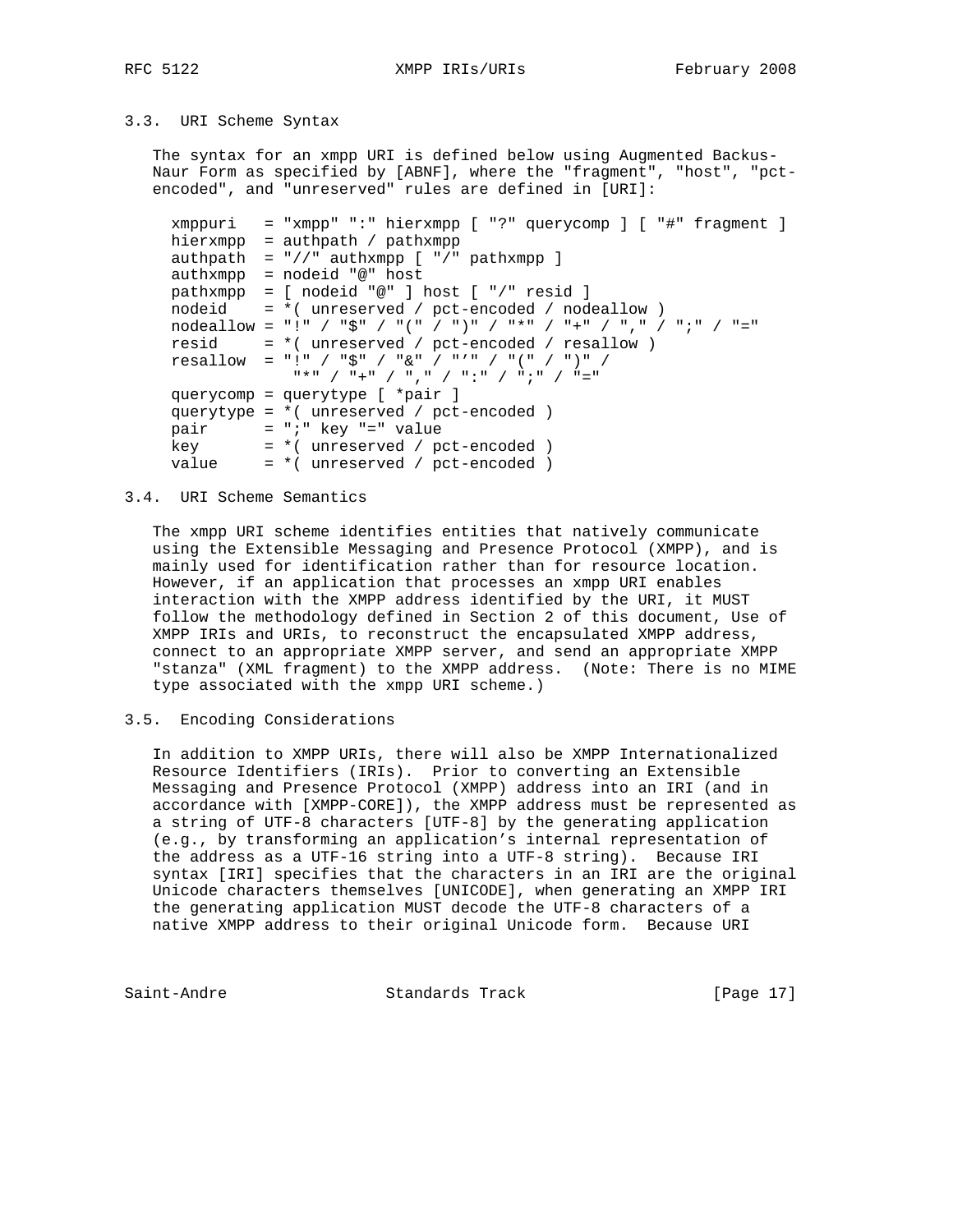syntax [URI] specifices that the characters in a URI are US-ASCII characters [US-ASCII] only, when generating an XMPP URI the generating application MUST escape the Unicode characters of an XMPP IRI to US-ASCII characters by adhering to the procedure specified in RFC 3987.

#### 3.6. Applications/Protocols That Use This URI Scheme Name

 The xmpp URI scheme is intended to be used by interfaces to an XMPP network from non-native user agents, such as web browsers, as well as by non-native applications that need to identify XMPP entities as full URIs or IRIs.

3.7. Interoperability Considerations

 There are no known interoperability concerns related to use of the xmpp URI scheme. In order to help ensure interoperability, the XMPP Registrar function of the XMPP Standards Foundation maintains a registry of query types and keys that can be used in the query components of XMPP URIs and IRIs, located at <http://www.xmpp.org/registrar/querytypes.html>.

3.8. Security Considerations

See Section 5 of this document, Security Considerations.

3.9. Contact

 Peter Saint-Andre [mailto:stpeter@jabber.org, xmpp:stpeter@jabber.org]

3.10. Author/Change Controller

 This scheme is registered under the IETF tree. As such, the IETF maintains change control.

3.11. References

[XMPP-CORE]

4. IANA Considerations

 This document obsoletes the URI scheme registration created by RFC 4622. The registration template can be found in Section 3 of this document. In order to help ensure interoperability, the XMPP Registrar function of the XMPP Standards Foundation maintains a registry of query types and keys that can be used in the query

Saint-Andre Standards Track [Page 18]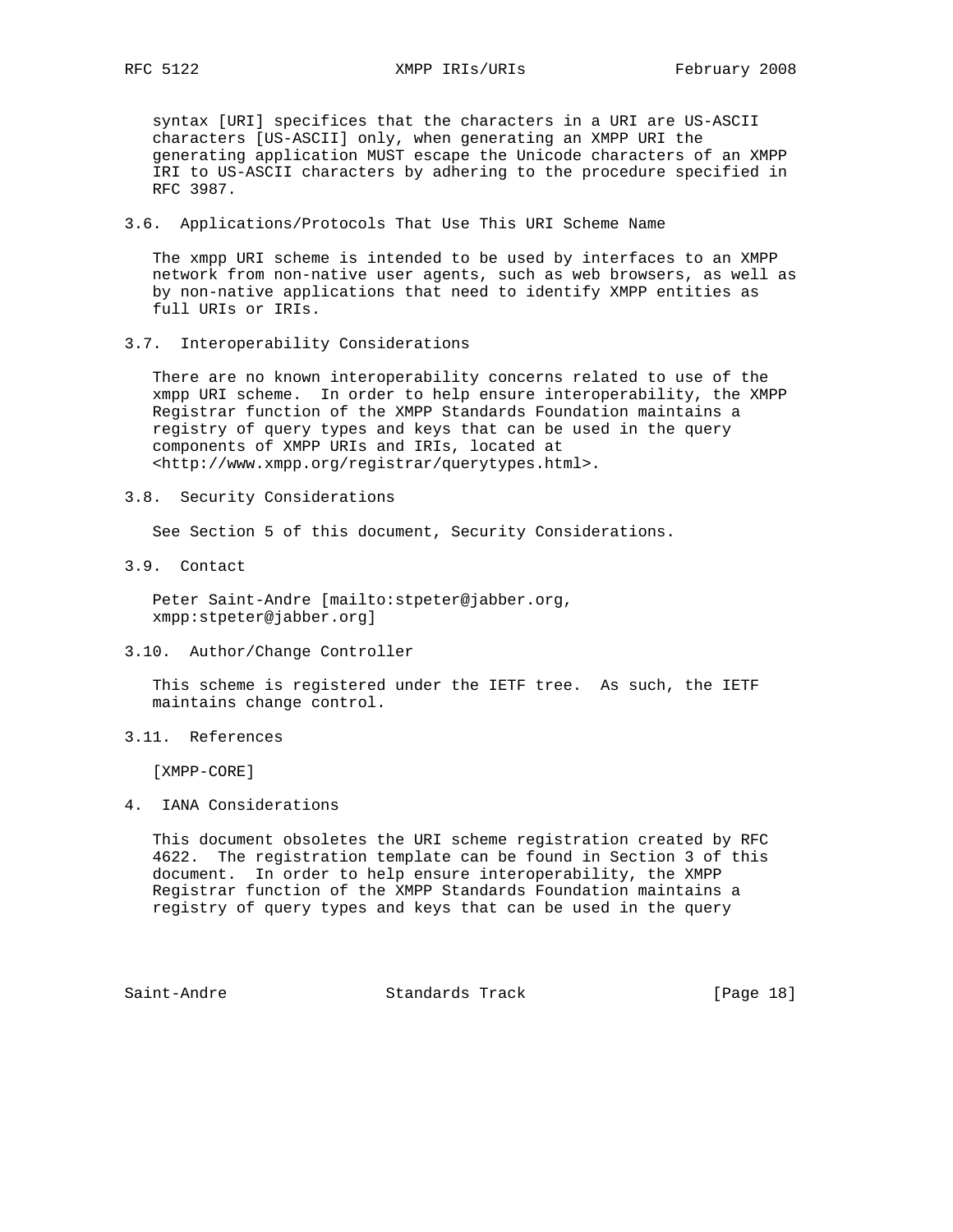components of XMPP URIs and IRIs, located at <http://www.xmpp.org/registrar/querytypes.html>.

5. Security Considerations

 Providing an interface to XMPP services from non-native applications introduces new security concerns. The security considerations discussed in [IRI], [URI], and [XMPP-CORE] apply to XMPP IRIs, and the security considerations discussed in [URI] and [XMPP-CORE] apply to XMPP URIs. In accordance with Section 2.7 of [URI-SCHEMES] and Section 7 of [URI], particular security considerations are specified in the following sections.

#### 5.1. Reliability and Consistency

 Given that XMPP addresses of the form node@domain.tld are typically created via registration at an XMPP server or provisioned by an administrator of such a server, it is possible that such addresses may also be unregistered or deprovisioned. Therefore, the XMPP IRI/ URI that identifies such an XMPP address may not reliably and consistently be associated with the same principal, account owner, application, or device.

 XMPP addresses of the form node@domain.tld/resource are typically even more ephemeral (since a given XMPP resource identifier is typically associated with a particular, temporary session of an XMPP client at an XMPP server). Therefore, the XMPP IRI/URI that identifies such an XMPP address probably will not reliably and consistently be associated with the same session. However, the procedures specified in Section 10 of [XMPP-CORE] effectively eliminate any potential confusion that might be introduced by the lack of reliability and consistency for the XMPP IRI/URI that identifies such an XMPP address.

 XMPP addresses of the form domain.tld are typically long-lived XMPP servers or associated services. Although naturally it is possible for server or service administrators to decommission the server or service at any time, typically the IRIs/URIs that identify such servers or services are the most reliable and consistent of XMPP IRIs/URIs.

 XMPP addresses of the form domain.tld/resource are not yet common on XMPP networks; however, the reliability and consistency of XMPP IRIs/ URIs that identify such XMPP addresses would likely fall somewhere between those that identify XMPP addresses of the form domain.tld and those that identify XMPP addresses of the form node@domain.tld.

Saint-Andre Standards Track [Page 19]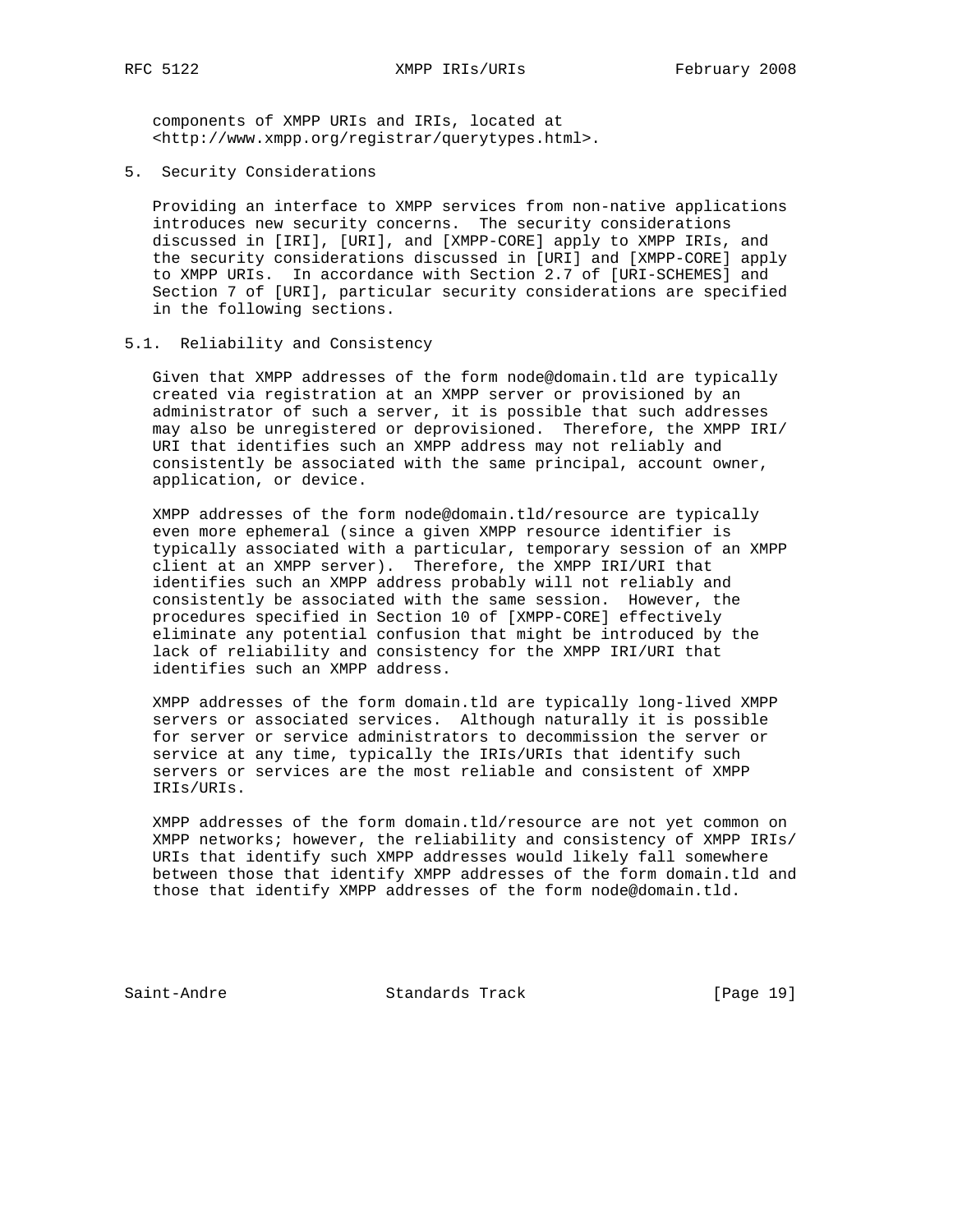# 5.2. Malicious Construction

 Malicious construction of XMPP IRIs/URIs is made less likely by the prohibition on port numbers in XMPP IRIs/URIs (since port numbers are to be discovered using DNS SRV records [DNS-SRV], as specified in [XMPP-CORE]).

### 5.3. Back-End Transcoding

 Because the base XMPP protocol is designed to implement the exchange of messages and presence information and not the retrieval of files or invocation of similar system functions, it is deemed unlikely that the use of XMPP IRIs/URIs would result in harmful dereferencing. However, if an XMPP protocol extension defines methods for information retrieval, it MUST define appropriate controls over access to that information. In addition, XMPP servers SHOULD NOT natively parse XMPP IRIs/URIs but instead SHOULD accept only the XML wire protocol specified in [XMPP-CORE] and any desired extensions thereto.

#### 5.4. Sensitive Information

 The ability to interact with XMPP entities via a web browser or other non-native application may expose sensitive information (such as support for particular XMPP application protocol extensions) and thereby make it possible to launch attacks that are not possible or that are unlikely on a native XMPP network. Due care must be taken in deciding what information is appropriate for representation in XMPP IRIs or URIs.

 In particular, advertising XMPP IRIs/URIs in publicly accessible locations (e.g., on websites) may make it easier for malicious users to harvest XMPP addresses from the authority and path components of XMPP IRIs/URIs and therefore to send unsolicited bulk communications to the users or applications represented by those addresses. Due care should be taken in balancing the benefits of open information exchange against the potential costs of unwanted communications.

 To help prevent leaking of sensitive information, passwords and other user credentials are forbidden in the authority component of XMPP IRIs/URIs; in fact they are not needed, since the fact that authentication in XMPP occurs via the Simple Authentication and Security Layer [SASL] makes it possible to use the SASL ANONYMOUS mechanism, if desired.

Saint-Andre Standards Track [Page 20]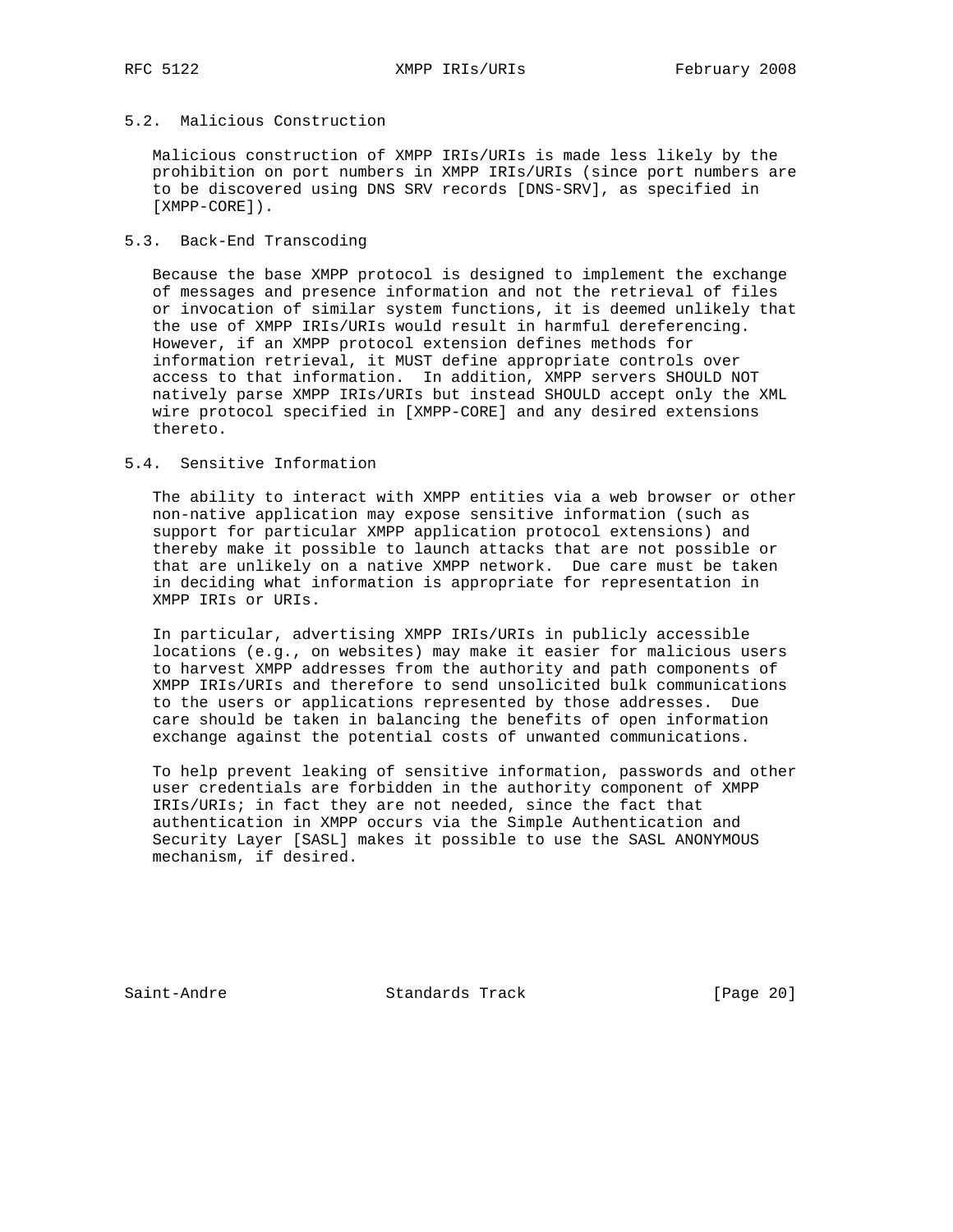## 5.5. Semantic Attacks

 Despite the existence of non-hierarchical URI schemes such as [MAILTO], by association human users may expect all URIs to include the "//" characters after the scheme name and ":" character. However, in XMPP IRIs/URIs, the "//" characters precede the authority component rather than the path component. Thus, xmpp://guest@example.com indicates to authenticate as "guest@example.com", whereas xmpp:guest@example.com identifies the node "guest@example.com". Processing applications MUST clearly differentiate between these forms, and user agents SHOULD discourage human users from including the "//" characters in XMPP IRIs/URIs since use of the authority component is envisioned to be helpful only in specialized scenarios, not more generally.

#### 5.6. Spoofing

 The ability to include effectively the full range of Unicode characters in an XMPP IRI may make it easier to execute certain forms of address mimicking (also called "spoofing"). However, XMPP IRIs are no different from other IRIs in this regard, and applications that will present XMPP IRIs to human users must adhere to best practices regarding address mimicking in order to help prevent attacks that result from spoofed addresses (e.g., the phenomenon known as "phishing"). For details, refer to the Security Considerations of [IRI].

6. Acknowledgements

 Thanks to Martin Duerst, Lisa Dusseault, Frank Ellerman, Roy Fielding, Joe Hildebrand, and Ralph Meijer for their comments.

7. References

### 7.1. Normative References

| [ABNF]  | Crocker, D. and P. Overell, "Augmented BNF for Syntax<br>Specifications: ABNF", STD 68, RFC 5234, January 2007. |
|---------|-----------------------------------------------------------------------------------------------------------------|
| [IRI]   | Duerst, M. and M. Suignard, "Internationalized<br>Resource Identifiers (IRIs)", RFC 3987, January 2005.         |
| [TERMS] | Bradner, S., "Key words for use in RFCs to Indicate<br>Requirement Levels", BCP 14, RFC 2119, March 1997.       |
| [URI]   | Berners-Lee, T., Fielding, R., and L. Masinter,<br>"Uniform Resource Identifier (URI): Generic Syntax",         |

Saint-Andre Standards Track [Page 21]

STD 66, RFC 3986, January 2005.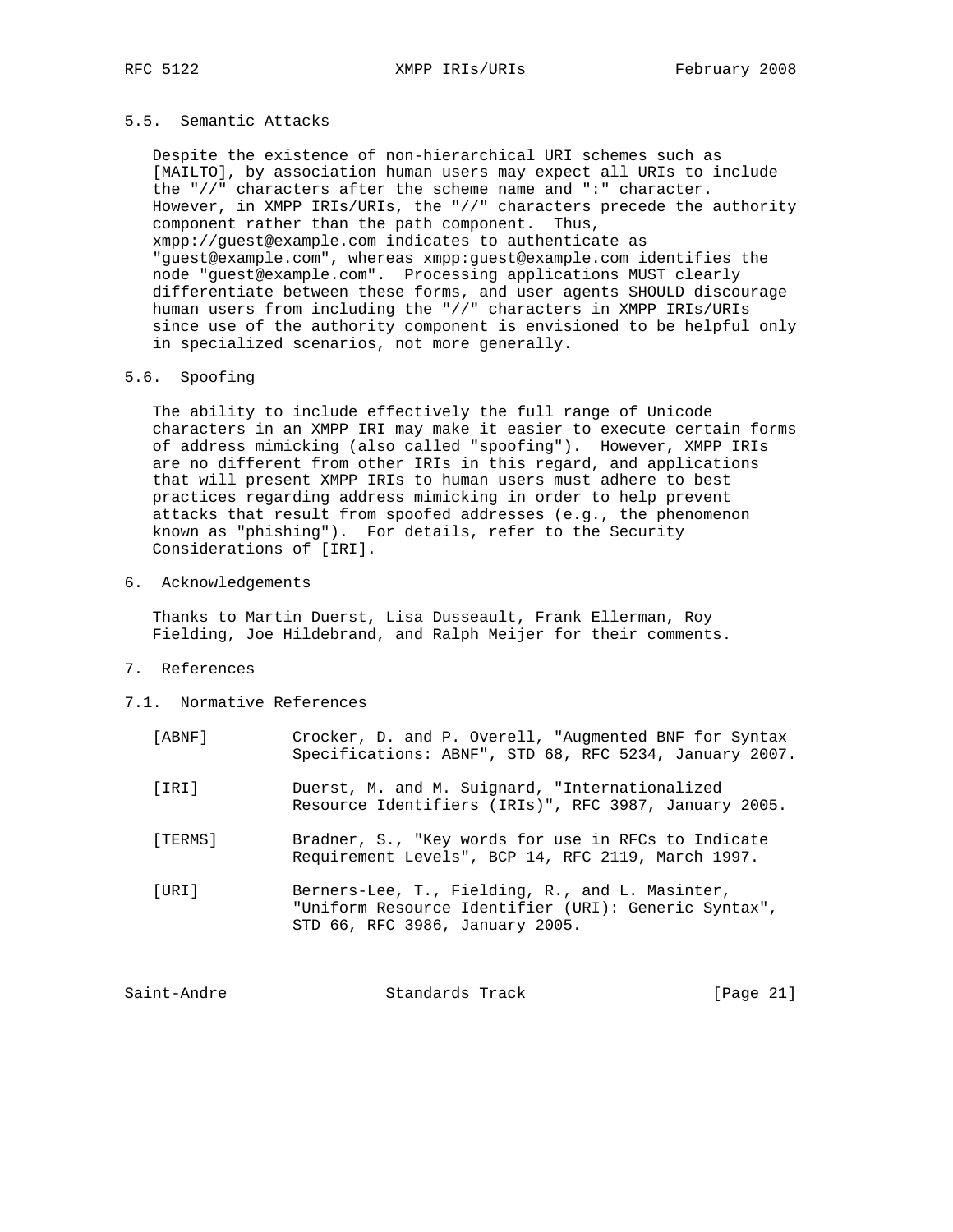RFC 5122 XMPP IRIs/URIS February 2008

 [XMPP-CORE] Saint-Andre, P., "Extensible Messaging and Presence Protocol (XMPP): Core", RFC 3920, October 2004.

7.2. Informative References

| [CPIM] |                                 |  |  |  | Peterson, J., "Common Profile for Instant Messaging |
|--------|---------------------------------|--|--|--|-----------------------------------------------------|
|        | (CPIM)", RFC 3860, August 2004. |  |  |  |                                                     |

- [CPP] Peterson, J., "Common Profile for Presence (CPP)", RFC 3859, August 2004.
- [DNS-SRV] Gulbrandsen, A., Vixie, P., and L. Esibov, "A DNS RR for specifying the location of services (DNS SRV)", RFC 2782, February 2000.
- [HTML] Raggett, D., "HTML 4.0 Specification", W3C REC REC html40-19980424, April 1998.
- [HTTP-AUTH] Franks, J., Hallam-Baker, P., Hostetler, J., Lawrence, S., Leach, P., Luotonen, A., and L. Stewart, "HTTP Authentication: Basic and Digest Access Authentication", RFC 2617, June 1999.
- [IDNA] Faltstrom, P., Hoffman, P., and A. Costello, "Internationalizing Domain Names in Applications (IDNA)", RFC 3490, March 2003.
- [MAILTO] Hoffman, P., Masinter, L., and J. Zawinski, "The mailto URL scheme", RFC 2368, July 1998.
- [MIME] Freed, N. and N. Borenstein, "Multipurpose Internet Mail Extensions (MIME) Part Two: Media Types", RFC 2046, November 1996.
- [SASL] Melnikov, A. and K. Zeilenga, "Simple Authentication and Security Layer (SASL)", RFC 4422, June 2006.
- [STRINGPREP] Hoffman, P. and M. Blanchet, "Preparation of Internationalized Strings ("STRINGPREP")", RFC 3454, December 2002.

Saint-Andre Standards Track [Page 22]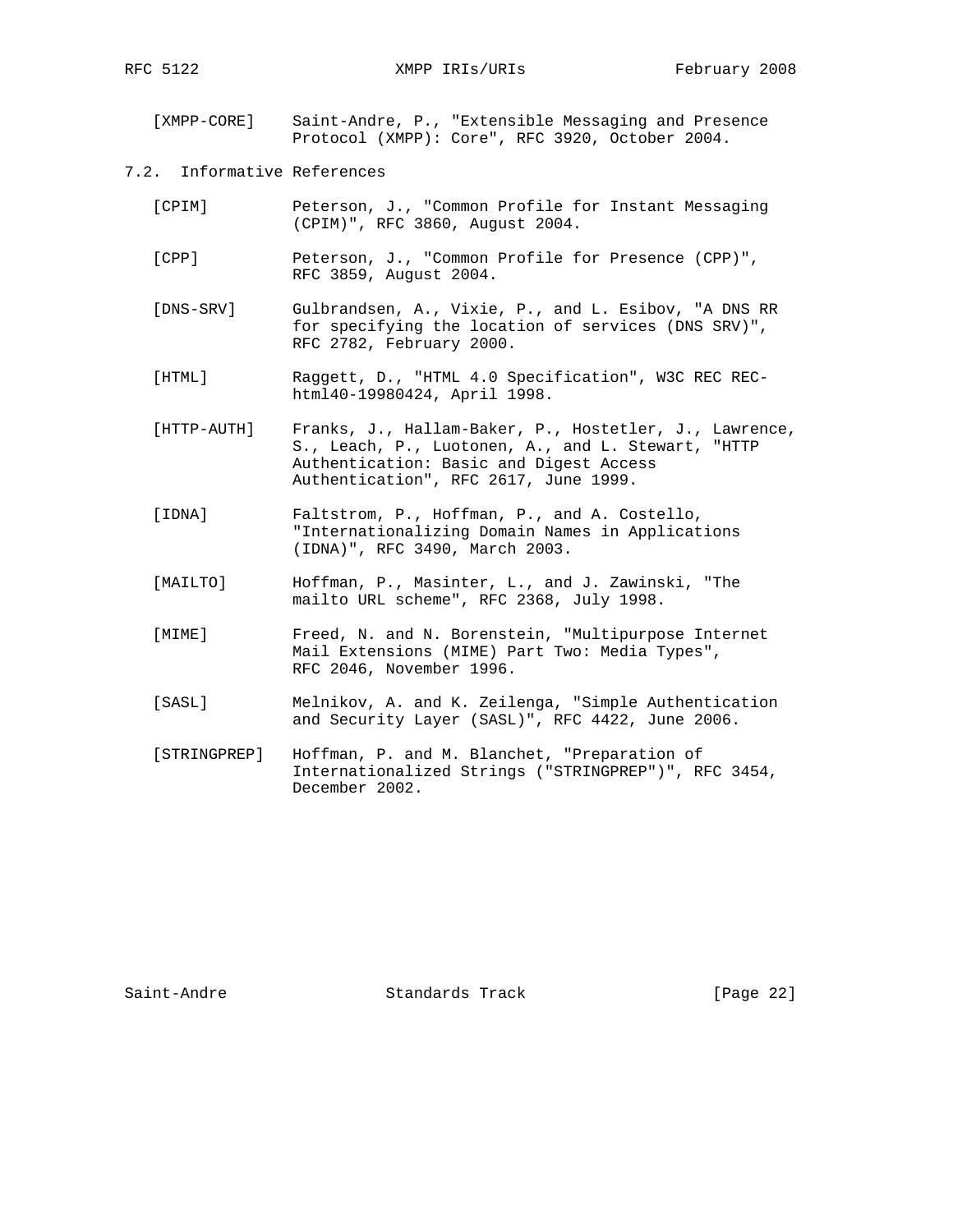RFC 5122 XMPP IRIs/URIs February 2008

 [UNICODE] The Unicode Consortium, "The Unicode Standard, Version 3.2.0", 2000.

> The Unicode Standard, Version 3.2.0 is defined by The Unicode Standard, Version 3.0 (Reading, MA, Addison- Wesley, 2000. ISBN 0-201-61633-5), as amended by the Unicode Standard Annex #27: Unicode 3.1 (http://www.unicode.org/reports/tr27/) and by the Unicode Standard Annex #28: Unicode 3.2 (http://www.unicode.org/reports/tr28/).

- [URI-SCHEMES] Hansen, T., Hardie, T., and L. Masinter, "Guidelines and Registration Procedures for New URI Schemes", RFC 4395, February 2006.
- [US-ASCII] American National Standards Institute, "Coded Character Set - 7-bit American Standard Code for Information Interchange", ANSI X3.4, 1986.
- [UTF-8] Yergeau, F., "UTF-8, a transformation format of ISO 10646", STD 63, RFC 3629, November 2003.
- [XEP-0009] Adams, D., "Jabber-RPC", XSF XEP 0009, February 2006.
- [XEP-0030] Hildebrand, J., Millard, P., Eatmon, R., and P. Saint- Andre, "Service Discovery", XSF XEP 0030, February 2007.
- [XEP-0045] Saint-Andre, P., "Multi-User Chat", XSF XEP 0045, April 2007.
- [XEP-0053] Saint-Andre, P., "XMPP Registrar Function", XSF XEP 0053, December 2006.
- [XEP-0060] Millard, P., Saint-Andre, P., and R. Meijer, "Publish- Subscribe", XSF XEP 0060, September 2006.
- [XEP-0072] Forno, F. and P. Saint-Andre, "SOAP Over XMPP", XSF XEP 0072, December 2005.
- [XEP-0077] Saint-Andre, P., "In-Band Registration", XSF XEP 0077, January 2006.
- [XEP-0147] Saint-Andre, P., "XMPP URI Scheme Query Components", XSF XEP 0147, September 2006.

Saint-Andre Standards Track [Page 23]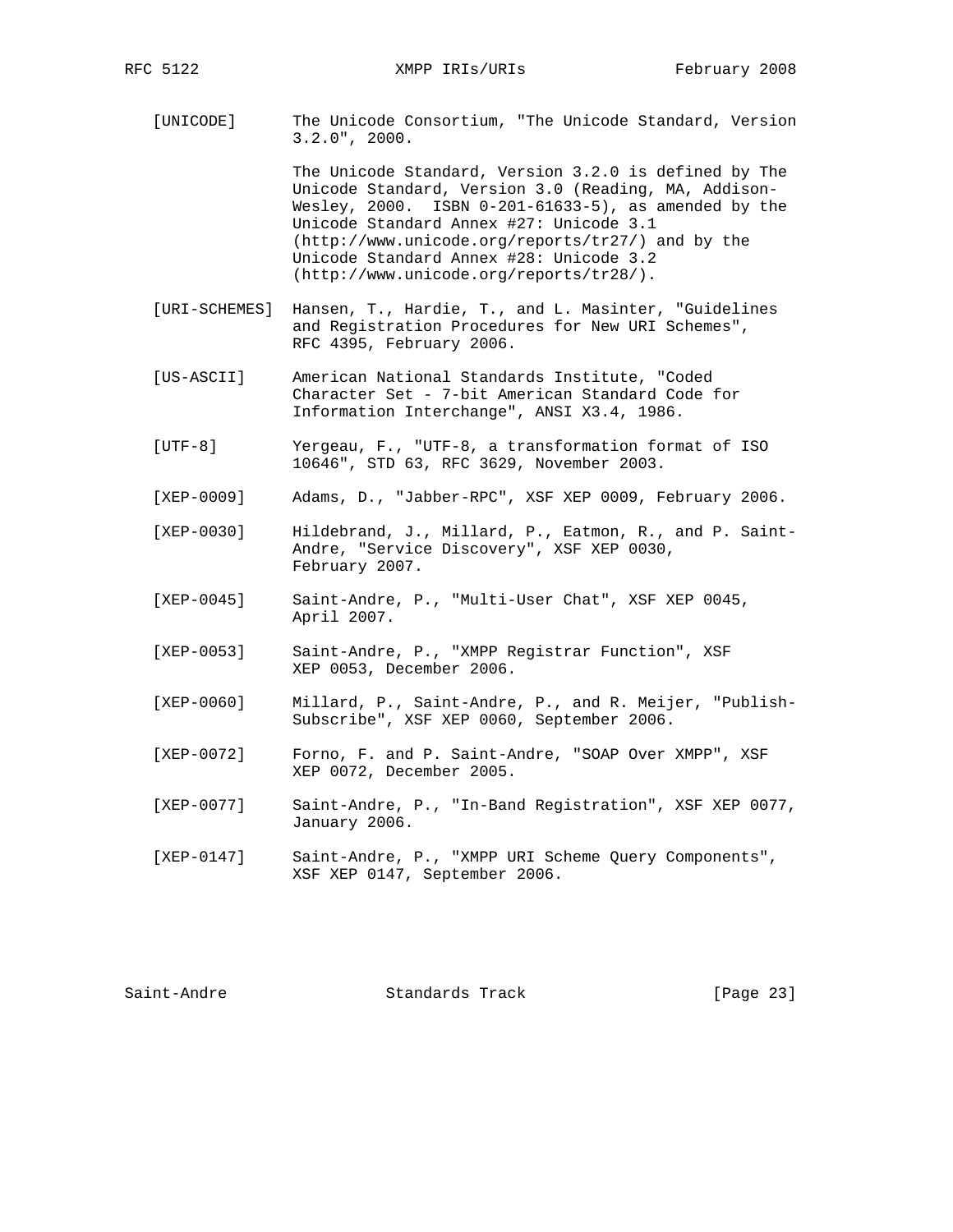[XMPP-IM] Saint-Andre, P., "Extensible Messaging and Presence Protocol (XMPP): Instant Messaging and Presence", RFC 3921, October 2004.

Saint-Andre Standards Track [Page 24]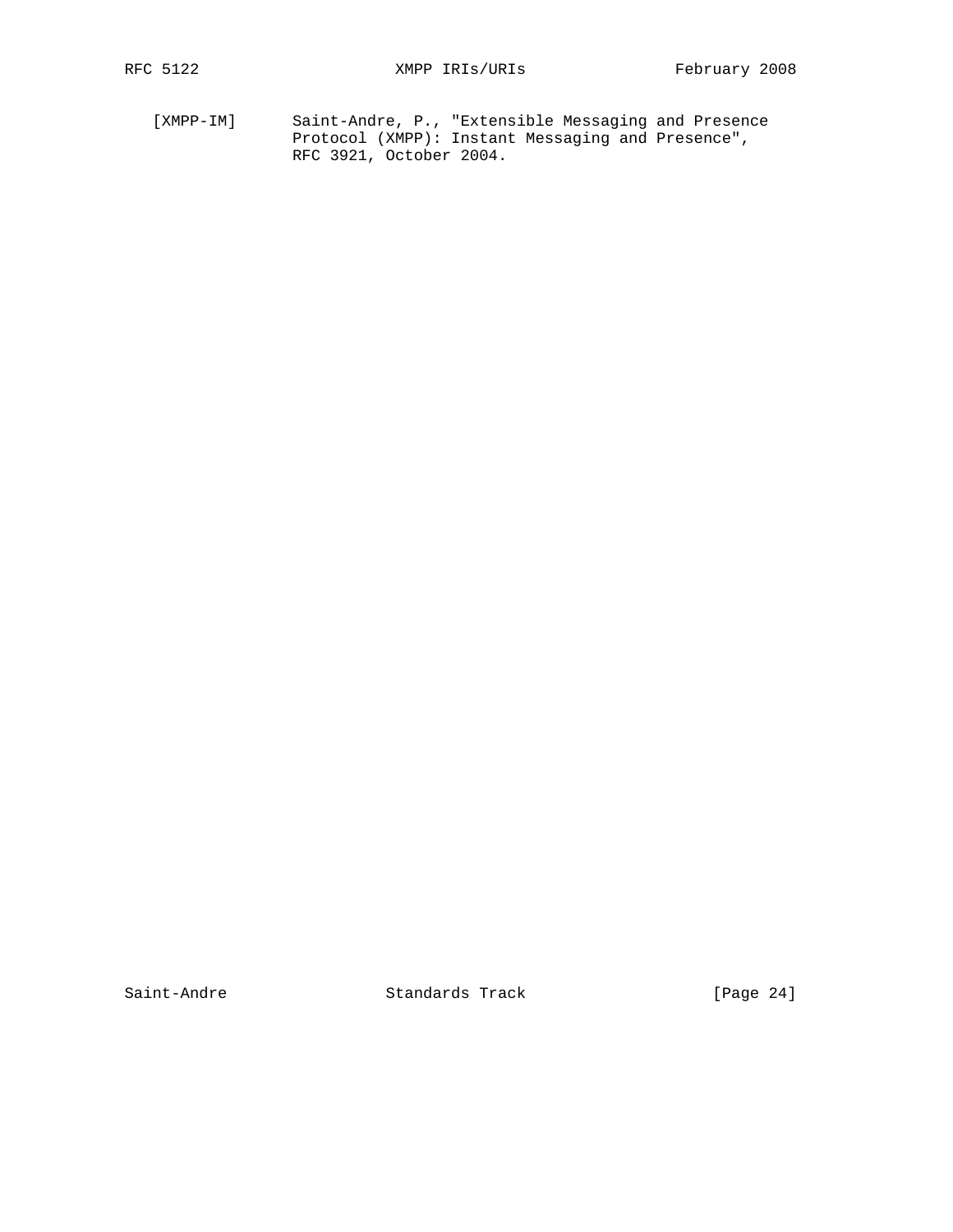Appendix A. Differences from RFC 4622

 Several errors were found in RFC 4622. This document corrects those errors. The resulting differences from RFC 4622 are as follows:

- o Specified that the characters "[", "\", "]", "^", "'", "{", "|", and "}" are allowed in XMPP node identifiers but not allowed in IRIs or URIs according to the sub-delims rule.
- o Specified that the characters '"', "<", ">", "[", "\", "]", "^", "'", "{", "|", and "}" are allowed in XMPP resource identifiers but not allowed in IRIs or URIs according to the pchar rule.
- o Specified that the foregoing characters must be percent-encoded when constructing an XMPP URI.
- o Corrected the ABNF accordingly.
- o Updated the examples accordingly.

Appendix B. Copying Conditions

 Regarding this entire document or any portion of it, the author makes no guarantees and is not responsible for any damage resulting from its use. The author grants irrevocable permission to anyone to use, modify, and distribute it in any way that does not diminish the rights of anyone else to use, modify, and distribute it, provided that redistributed derivative works do not contain misleading author or version information. Derivative works need not be licensed under similar terms.

Author's Address

 Peter Saint-Andre XMPP Standards Foundation

 EMail: stpeter@jabber.org URI: xmpp:stpeter@jabber.org

Saint-Andre Standards Track [Page 25]